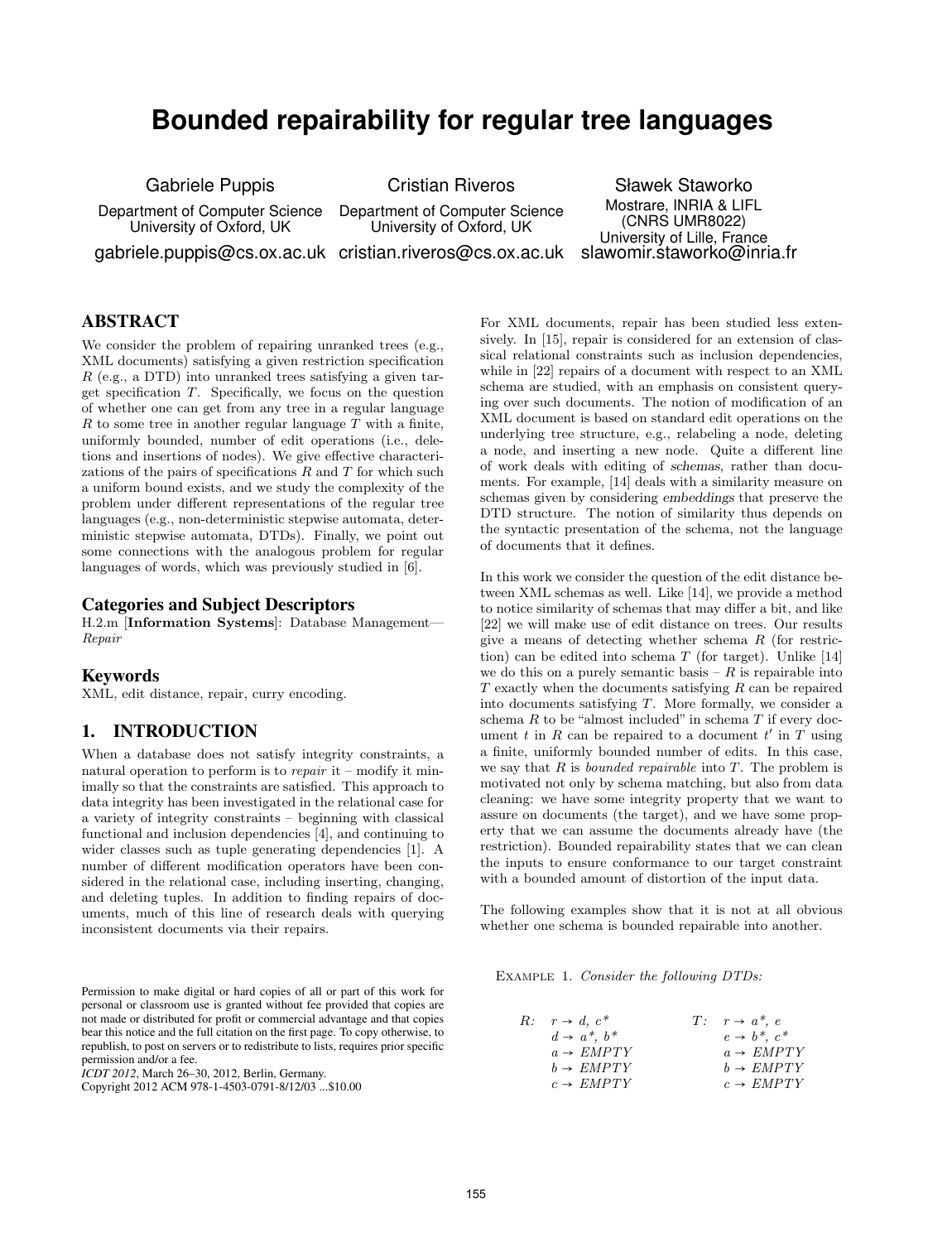The left-hand side schema R defines the language of all trees of the form  $r(d(a, \ldots, a, b, \ldots, b), c, \ldots, c)$ , while the righthand side schema T defines the language of all trees of the form  $r(a, \ldots, a, e(b, \ldots, b, c, \ldots, c))$ . We claim that R is repairable into T with a uniformly bounded number of edit operations. Indeed, given a tree  $r(d(a, \ldots, a, b, \ldots, b), c, \ldots, c)$ satisfying R, one can first delete the node labeled by d, obtaining the tree  $r(a, \ldots, a, b, \ldots, b, c, \ldots, c)$ , and then insert a new e-labeled node under the root, which adopts as children all the nodes labeled by b or c; this results in a tree  $r(a, \ldots, a, e(b, \ldots, b, c, \ldots, c))$  that satisfies  $T$ .

Example 2. Consider the following DTDs:

$$
R': r \rightarrow a
$$
  
\n $a \rightarrow b^*$   
\n $b \rightarrow EMPTY$   
\n $c \rightarrow EMPTY$   
\n $r'': r \rightarrow a$   
\n $a \rightarrow b^*, c$   
\n $b \rightarrow EMPTY$ 

It is easy to see that  $R'$  is bounded repairable into  $T'$ : any tree  $r(a(b, \ldots, b))$  in R' can be modified into a tree in T' by inserting a new c-labeled node as a right-sibling of the nodes labeled by b. However, if we replace in both  $DTDs R'$  and  $T'$ the rule  $r \rightarrow a$  with the rule  $r \rightarrow a^*$ , we obtain a new pair of languages  $R''$  and  $T''$  such that  $R''$  is not bounded repairable  $into T''$ . This example suggests that bounded repairability depends on some interplay between the rules of DTDs and, more generally, between the specifications of the labellings of the nodes at different levels of the trees.

We will deal with the notion of bounded repairability for schemas that are more general than DTDs, e.g., schemas that are given by regular tree languages [19], and which capture the structural part of the W3C's XML schema [13]. We will formalize the edit distance between regular tree languages, and from this define the bounded repair problem, that is, the problem of deciding bounded repairability between two given tree languages  $R$  and  $T$ . Our main result is that it is decidable whether or not  $R$  can be repaired into T with a uniformly bounded number of edits.

For regular languages of words, the bounded repair problem was resolved in [6]: there it was shown that the problem is coNP-complete when the languages are represented by deterministic finite state automata, and a characterization of bounded repairability was given using a coverability relation between chains of connected components of the automata. In the case of tree languages, the problem turns out to be much more complex, both in terms of complexity and in terms of proof techniques that are needed to resolve it. We will provide a characterization of bounded repairability that exploits a suitable notion of component of a stepwise tree automaton [11], i.e., a form of automaton that turns out to be particularly convenient for analyzing repairs. An additional complication for the tree case is that we need to consider structures of connected components of stepwise tree automata that take the form of trees, rather than chains. Our characterization of the bounded repairability of  $R$  into  $T$  requires that every component structure of  $R$  can be "covered" by a component structure of  $T$ . The notion of covering is subtle, and the proof that it captures bounded repairability requires lifting the notion of edit from the level of the individual trees to the level of the component trees associated with the automata for R and T.

Once we have our characterization, we can apply it to get decidability of the bounded repair problem, and with some additional optimization we can give complexity bounds. We can also apply the characterization theorems to show that bounded repairability is much simpler to check for special classes of schemas. For example, we show that it is much less complex for deterministic DTDs when the alphabet is fixed, and much less complex when the restriction language R is trivial (i.e., the class of all trees).

Organization. In Section 2 we give some background on tree languages and edit operations. In Section 3 we give the formal statement of our main result, that is, a characterization of exactly which pairs of schemas are bounded repairable. The proof takes up Section 4. Section 5 uses the characterization theorem to get complexity bounds, while Section 6 gives a different characterization of bounded repairability for the case where the restriction language is trivial, and derives the corresponding complexity bounds. Section 7 gives conclusions and related work.

# 2. BACKGROUND

## 2.1 Curried trees and contexts

Throughout this paper we often use the curry encoding to represent unranked trees. The curry encoding [11, 17], also known as the extension encoding, represents an unranked tree labeled with elements of  $\Sigma$  as a binary tree whose inner nodes are labeled with a distinguished symbol @ and leaves with elements of  $\Sigma$ . The encoding, denoted ext, is defined as follows (with  $a \in \Sigma$ ):

$$
\mathsf{ext}(a) = a,
$$
  
 
$$
\mathsf{ext}(a(t_1,\ldots,t_n)) = \mathsf{Q}(\mathsf{ext}(a(t_1,\ldots,t_{n-1}),\mathsf{ext}(t_n))).
$$

To simplify the notations, we write the symbol @ as an infix, left-associative operator. Figure 1 illustrates the encoding of an unranked tree. The inverse  $ext^{-1}$  of the encoding is defined by providing the symbol @ with the semantics of the extension operator on unranked tree and by evaluating the expression in a bottom-up fashion, i.e.,  $ext^{-1}(a) = a$ and  $ext^{-1}(a@t_1@...@t_n) = a(\text{ext}^{-1}(t_1),..., \text{ext}^{-1}(t_n)).$  For a finite set of labels  $\Sigma$ , we denote by  $\mathcal{T}_{\Sigma}$  the set of all *curried* trees over Σ.

We make an important observation that the root node of an unranked tree corresponds to the leftmost leaf in the corresponding curried tree. Other remarks follow [11, 17]. We point out that ext is a one-to-one mapping between the set of unranked trees and the set of curried trees. We also note that there is a one-to-one correspondence between the nodes of an unranked tree and the leaves of the curried encoding. Moreover, the yield of a curried tree, i.e., the sequence of leaves taken from left to right, corresponds to the standard left-to-right pre-order traversal of the unranked tree. Another observation follows from the semantics of the extension operator: the inner nodes of a curried tree, labeled with @, correspond to the edges of the unranked tree.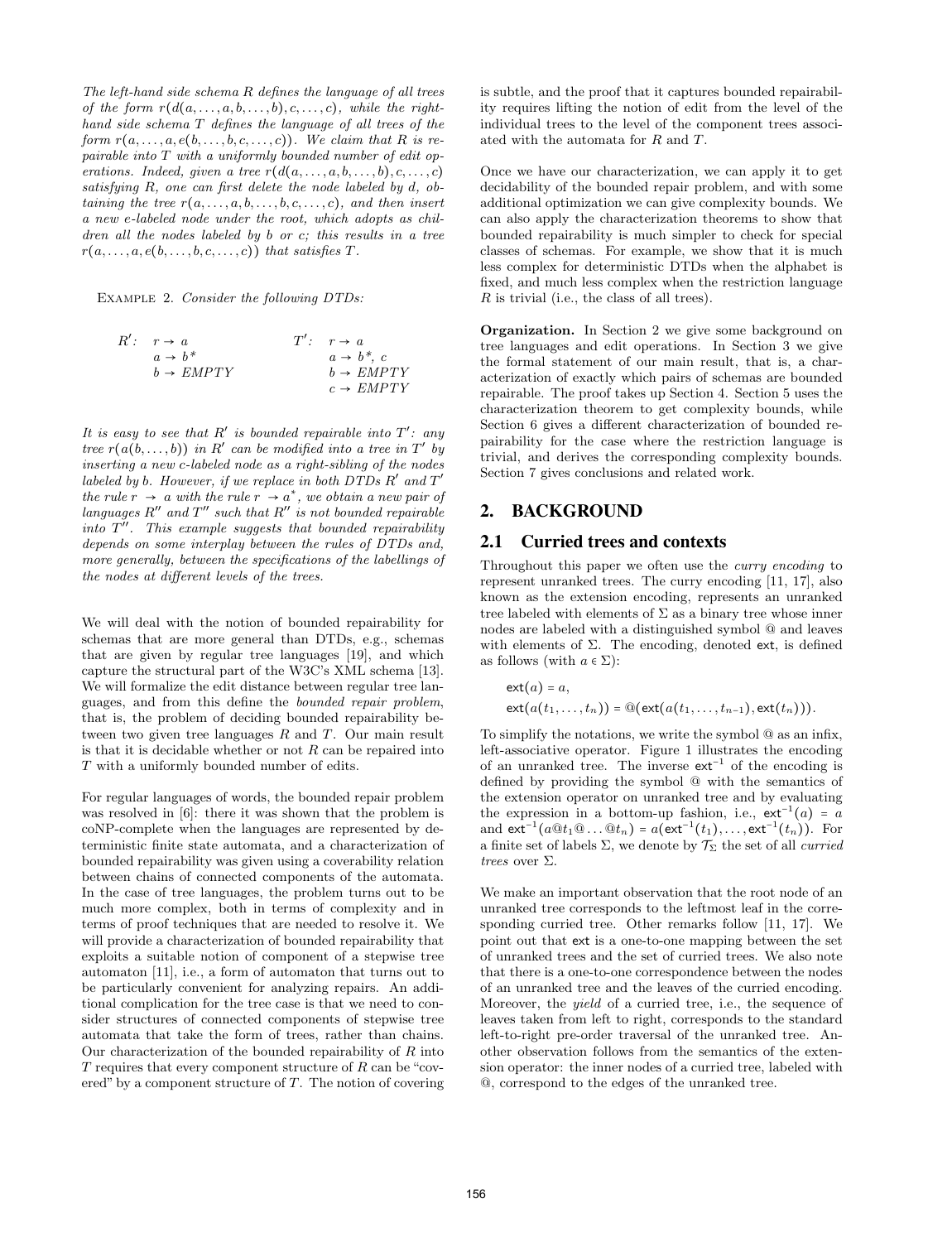

Figure 1: Curry encoding of an unranked tree.

As usual, we use sequences of natural numbers to identify unambiguously the nodes in a tree:  $\varepsilon$  is the root node and  $x \cdot i$ is the *i*-th child of node x. We denote by **nodes** $(t)$  the set of all nodes in the tree t. For a tree t and a node  $x \in \text{nodes}(t)$ , we denote by  $t(x)$  the label of the node x in t. We also introduce the partial orders  $\leq_t^{\text{post}}$  and  $\leq_t^{\text{anc}}$  on the nodes of a tree  $t$ ; these two partial orders are induced by the standard post-order and ancestor relation of t, respectively.

We fix a special label  $\bullet$  not in  $\Sigma$  to be used as a placeholder in contexts. Formally, a (*curried*) context over  $\Sigma$  is an element of  $\mathcal{T}_{\Sigma\cup\{\bullet\}}$  with  $\bullet$  occurring exactly once in a leaf. By  $\mathcal{C}_{\Sigma}$  we denote the set of all contexts over  $\Sigma$ . The *empty* context is the context ● having exactly one node. For a context  $C$  and a tree  $t$  we denote by  $C \circ t$  the tree obtained from the substitution of  $\bullet$  by t in C. Similarly, the composition  $C_1 \circ C_2$  of two contexts  $C_1$  and  $C_2$  is obtained from the substitution of the placeholder in  $C_1$  by  $C_2$ . (this results again in a context in  $\mathcal{C}_{\Sigma}$ ).

#### 2.2 Stepwise tree automata

We use stepwise tree automata [11, 17] to specify regular tree languages. These are essentially bottom-up tree automata running over the curry encodings of trees. Formally, a stepwise automaton is a tuple  $A = (\Sigma, Q, \delta_0, \delta, F)$ , where:

- 1.  $\Sigma$  is a finite set of labels,
- 2. Q is a finite set of states,
- 3.  $\delta_0 : \Sigma \to 2^Q$  is an assignment of initial states to labels,
- 4.  $\delta: Q \times Q \to 2^Q$  is a transition function,
- 5.  $F \subseteq Q$  is a set of final states.

We say that A is *deterministic* if  $\delta_0$  (resp.,  $\delta$ ) can be described as a partial function from  $\Sigma$  (resp.,  $Q \times Q$ ) to  $Q$ . It is often convenient to represent  $\delta_0$  and  $\delta$  as a set of rules. For instance, we write  $a \to q$  to indicate that  $q \in \delta_0(a)$  and  $q_1@q_2 \rightarrow q$  to indicate that  $q \in \delta(q_1, q_2)$ .

A run of a stepwise automaton  $A = (\Sigma, Q, \delta_0, \delta, F)$  on a tree  $t \in \mathcal{T}_{\Sigma}$  is a function  $\rho : \mathsf{nodes}(t) \to Q$  such that

- $\bullet$ for every leaf node x,  $\rho(x) \in \delta_0(t(x)),$
- $\bullet$ for every inner node  $x, \rho(x) \in \delta(\rho(x \cdot 1), \rho(n \cdot 2)).$

A run  $\rho$  is *accepting* if  $\rho(\varepsilon) \in F$ . The language recognized by A, denoted  $\mathscr{L}(\mathcal{A})$ , is the set of all trees  $t \in \mathcal{T}_{\Sigma}$  on which A has an accepting run.

EXAMPLE 3. As a running example, consider the two DTDs:



Figure 2: Runs of two automata  $\mathcal R$  and  $\mathcal T$ .

| $D: r \rightarrow a, d$          | $D'$ : $r \rightarrow d$ , $c^*$ |
|----------------------------------|----------------------------------|
| $a \rightarrow a$   <i>EMPTY</i> | $d \rightarrow a, a$             |
| $d \rightarrow b, c^*$           | $a \rightarrow a$   b            |
| $b \rightarrow a$                | $b \rightarrow EMPTY$            |
| $c \rightarrow EMPTY$            | $c \rightarrow EMPTY$            |

The following two stepwise automata capture (modulo the curry encoding) the languages defined by the previous DTDs (the underlined states are final and any rule using  $q_?^a$  translates to two rules using  $q_0^a$  and  $q_1^a$ ):

|  | $\mathcal{T}: r \rightarrow q_0^r \quad q_0^r \mathbb{Q} q_2^d \rightarrow q_1^r$                                                                                                                                                                                                                                                                                                                          |                                                                            |
|--|------------------------------------------------------------------------------------------------------------------------------------------------------------------------------------------------------------------------------------------------------------------------------------------------------------------------------------------------------------------------------------------------------------|----------------------------------------------------------------------------|
|  |                                                                                                                                                                                                                                                                                                                                                                                                            | $d \rightarrow q_0^d \quad q_1^r @ q_0^c \rightarrow q_1^r$                |
|  |                                                                                                                                                                                                                                                                                                                                                                                                            | $a \rightarrow q_0^a \quad q_0^d \text{Q} q_1^a \rightarrow q_1^d$         |
|  |                                                                                                                                                                                                                                                                                                                                                                                                            | $b \rightarrow q_0^b \qquad q_1^d \textcircled{a} q_1^a \rightarrow q_2^d$ |
|  |                                                                                                                                                                                                                                                                                                                                                                                                            | $c \rightarrow q_0^c \qquad q_0^a \textcircled{a} q_1^a \rightarrow q_1^a$ |
|  |                                                                                                                                                                                                                                                                                                                                                                                                            | $q_0^a \mathbb{Q} q_0^b \rightarrow q_1^a$                                 |
|  | $\mathcal{R}: \quad r \to p_0^r \quad p_0^r \textcircled{1} p_?^a \to p_1^r$<br>$a \rightarrow p_0^a$ $p_1^r \textcircled{p_1}^d \rightarrow p_2^r$<br>$d \rightarrow p_0^d$ $p_0^a \textcircled{p_7}^a \rightarrow p_1^a$<br>$b \rightarrow p_0^b$ $p_0^d \textcircled{p}_1^b \rightarrow p_1^d$<br>$c \rightarrow q_0^c$ $p_1^d \textcircled{p}_0^c \rightarrow p_1^d$<br>$p_0^b@p_?^a\rightarrow p_1^b$ |                                                                            |

Figure 2 presents the (accepting) runs of the automata  $\mathcal R$ and  $\mathcal T$  on the curry encodings of some trees t and t', respectively.

Stepwise automata capture exactly the class of regular (unranked) tree languages [11] and they are more succinct than many other classes of tree automata [17]. Other models that capture the same class of languages, such as unranked tree automata [19] are more frequently used. Since unranked tree automata can be converted into stepwise tree automata in polynomial time, algorithms for analyzing stepwise automata provide the same complexity bounds for unranked tree automata – all of our theorems will apply to unranked tree automata as well as stepwise tree automata. The main advantage of using stepwise automata in our proofs is due to their ability of capturing the cyclic behavior of a regular tree language, defined via a suitable notion of strongly connected component (see Section 3 for more details).

In the sequel, we will work with *trimmed* automata only, namely, we assume that every state of an automaton appears in some accepting run (this implies that all states are both accessible and co-accessible). Every automaton can be made trimmed in linear time.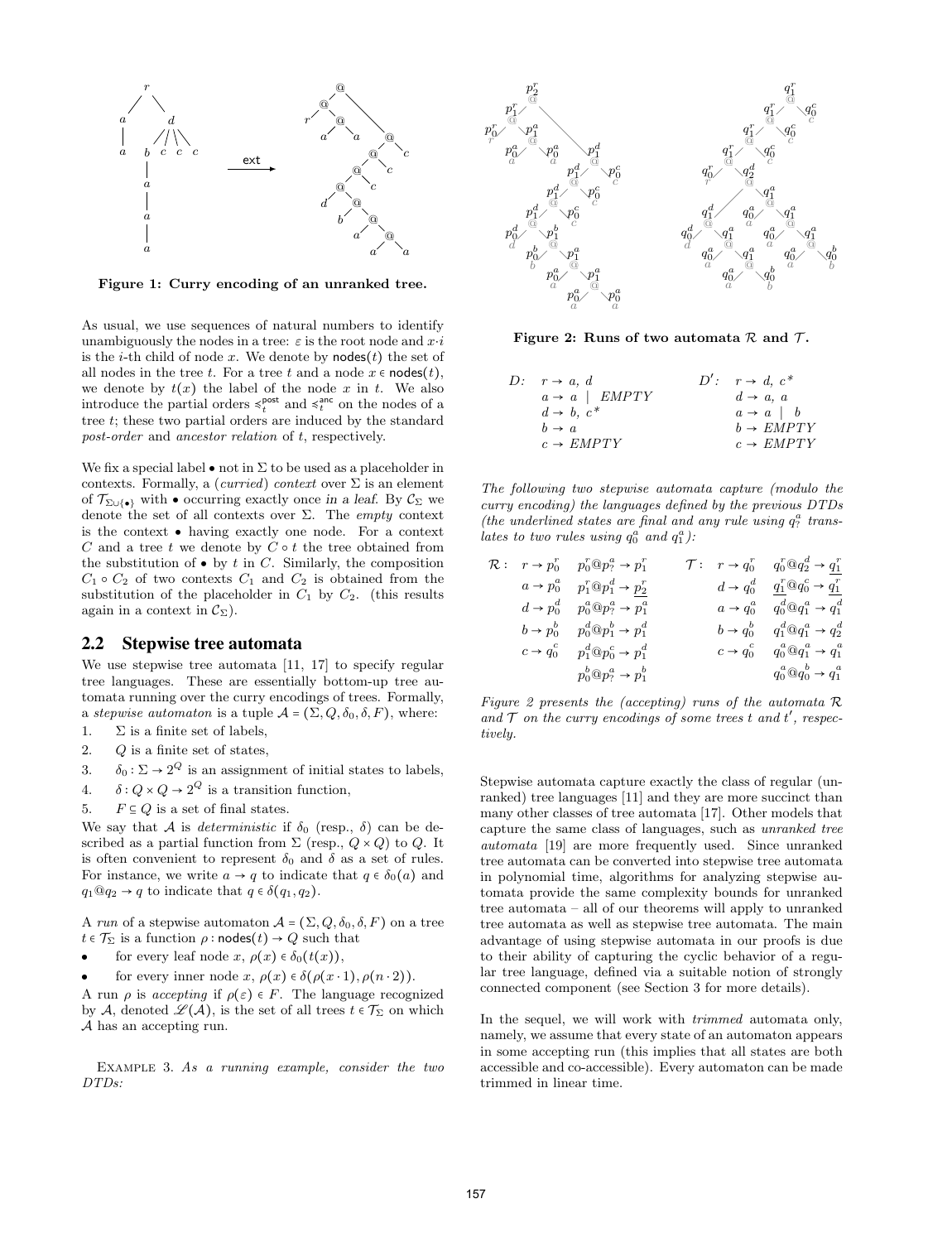

Figure 3: Edit operations on unranked trees.

As is usual for word automata, we extend the transition function  $\delta$  of a stepwise automaton to trees in  $\mathcal{T}_{\Sigma}$  and to contexts in  $\mathcal{C}_{\Sigma}$ . Precisely, we define the function  $\delta^* : \mathcal{T}_{\Sigma} \to 2^Q$ such that  $q \in \delta^*(t)$  iff there exists a run  $\rho$  of A on t and  $\rho(\varepsilon) = q$ . Similarly, we define the function  $\delta_{\bullet}^{*}: Q \times C_{\Sigma} \to 2^Q$ such that  $q' \in \delta_{\bullet}^{*}(q, C)$  iff there exists a run  $\rho$  of  $\mathcal{A}_{q} = (\Sigma \cup$  $\{\bullet\}, Q, \delta_0 \cup \{(\bullet, q)\}, \delta, Q)$  on C and  $\rho(\varepsilon) = q'$  (intuitively, we simulate some computation of  $A$  on  $C$  under the assumption that the placeholder is assigned state  $q$ ). By an abuse of notation, we will denote  $\delta^*$  and  $\delta^*$  simply by  $\delta$ .

#### 2.3 Edit distance and bounded repairability

We briefly recall the definitions of some standard edit operations on unranked trees. The first operation, called deletion, consists of removing a distinguished (non-root) node  $x$  from a tree t and promoting its subtrees as children of its parent. The second operation, called insertion, consists of adding a new node  $x$  in an unranked tree  $t$ , with a possible adoption of a list of subsequent children from the parent of  $x$ . Figure 3 gives an example of these two operations. These are the standard edit-operations that are used to define the edit-distance between trees [7]. Note that the operation of relabeling a node in an unranked tree, which is sometimes used as a standard edit operation, is subsumed by the previous two operations.

We study the *bounded repair problem* for regular tree languages, which consists of deciding, given two regular tree languages  $R$  and  $T$ , whether one can transform any tree  $t \in R$  into a tree  $t' \in T$  using a finite, uniformly bounded number of edits. Formally, given two unranked trees  $t$  and  $t'$ , we denote by  $\mathsf{dist}(t,t')$  the minimum number of edits that are needed for transforming  $t$  into  $t'$ . Given two regular tree languages  $R$  and  $T$ , we then define

$$
\mathsf{dist}(R,T) = \max_{t \in R} \min_{t' \in T} \mathsf{dist}(t,t')
$$

to be the worst-case cost of repairing  $R$  into  $T$ . If the cost  $dist(R, T)$  is finite, then we say that R is bounded repairable into T and we write  $R \rightarrow_{\text{BR}} T$  for short.

Note that the bounded repairability relation  $\rightarrow_{BR}$  satisfies some key properties, which will be used later on:

- $\bullet$ Subset-subsumption, i.e.,  $R \subseteq T$  implies  $R \rightarrow_{BR} T$ .
- $\bullet$ Transitivity, i.e.,  $R \rightarrow_{BR} T \rightarrow_{BR} S$  implies  $R \rightarrow_{BR} S$ .
- $\overline{\phantom{a}}$ Union-compatibility, i.e.,  $R \rightarrow_{BR} T$  and  $R' \rightarrow_{BR} T'$ imply  $R \cup R' \hookrightarrow_{\text{BR}} T \cup T'.$

#### 3. MAIN CHARACTERIZATION

In this section we give an effective characterization of the bounded repairability relation between regular tree languages. Similarly to the string case [6], this characterization



Figure 4: Transitions graphs of automata  $\mathcal R$  and  $\mathcal T$ .

is based on the notion of strongly connected component of the transition graph of a stepwise automaton. In the string case, a suitable coverability relation between chains of components is used to characterize bounded repairability. Because here we work with trees, we need to generalize the notion of coverability to a relation over the so-called synopsis trees, i.e., full binary trees with nodes labeled by strongly connected components.

## 3.1 Components of stepwise automata

Given a stepwise automaton  $A = (\Sigma, Q, \delta_0, \delta, F)$ , the *transi*tion graph of A is the graph  $G_A = (Q, E_h \cup E_v)$ , where

$$
E_h = \{(q_1, q) \in Q \times Q \mid \exists q_2. q \in \delta(q_1, q_2)\},
$$
  

$$
E_v = \{(q_2, q) \in Q \times Q \mid \exists q_1. q \in \delta(q_1, q_2)\}.
$$

We call the edges in  $E_v$  (resp.,  $E_h$ ) vertical (resp., horizontal). Note that an edge may be both vertical and horizontal. As an example, Figure 4 depicts the transition graphs of the automata  $\mathcal R$  and  $\mathcal T$  of Example 3 (dashed arrows represent horizontal edges, solid arrows represent vertical edges).

Recall that a set X of nodes of a graph  $G = (V, E)$  is a strongly connected component (or simply a component) iff X is maximal such that for every two  $x, y \in X$ , there is a path from x to y visiting nodes in X only. By  $SCC(\mathcal{A})$  we denote the set of all strongly connected components in the transition graph of A. We associate with each component X ∈ SCC(A) the language  $\mathscr{L}(A \mid X)$  of contexts that are realizable within X:

$$
\mathscr{L}(\mathcal{A} \mid X) = \{ C \in \mathcal{C}_{\Sigma} \mid \exists p, q \in X. \ q \in \delta(p, C) \}.
$$

Below, we identify particular types of components in the transition graph of an automaton. We say that a curried context C is *horizontal* if its placeholder  $\bullet$  appears at the leftmost leaf (possibly at the root, if the context is a singleton). Essentially, a horizontal context  $C$  represents a hedge, i.e., a sequence of unranked trees that are encoded by the sub-trees below the leftmost branch of C. Concatenations of hedges thus correspond to compositions of horizontal contexts. For instance, given two horizontal contexts  $C$  and  $C'$ ,  $C \circ C'$  is a horizontal context that represents the concatenation of the two hedges represented by  $C$  and  $C'$ , respectively.

A component  $X \in \mathsf{SCC}(\mathcal{A})$  is *horizontal* iff it realizes horizontal contexts only, namely, for every  $C \in \mathcal{L}(\mathcal{A} | X)$ , C is horizontal. Notice that an horizontal component of  $A$  can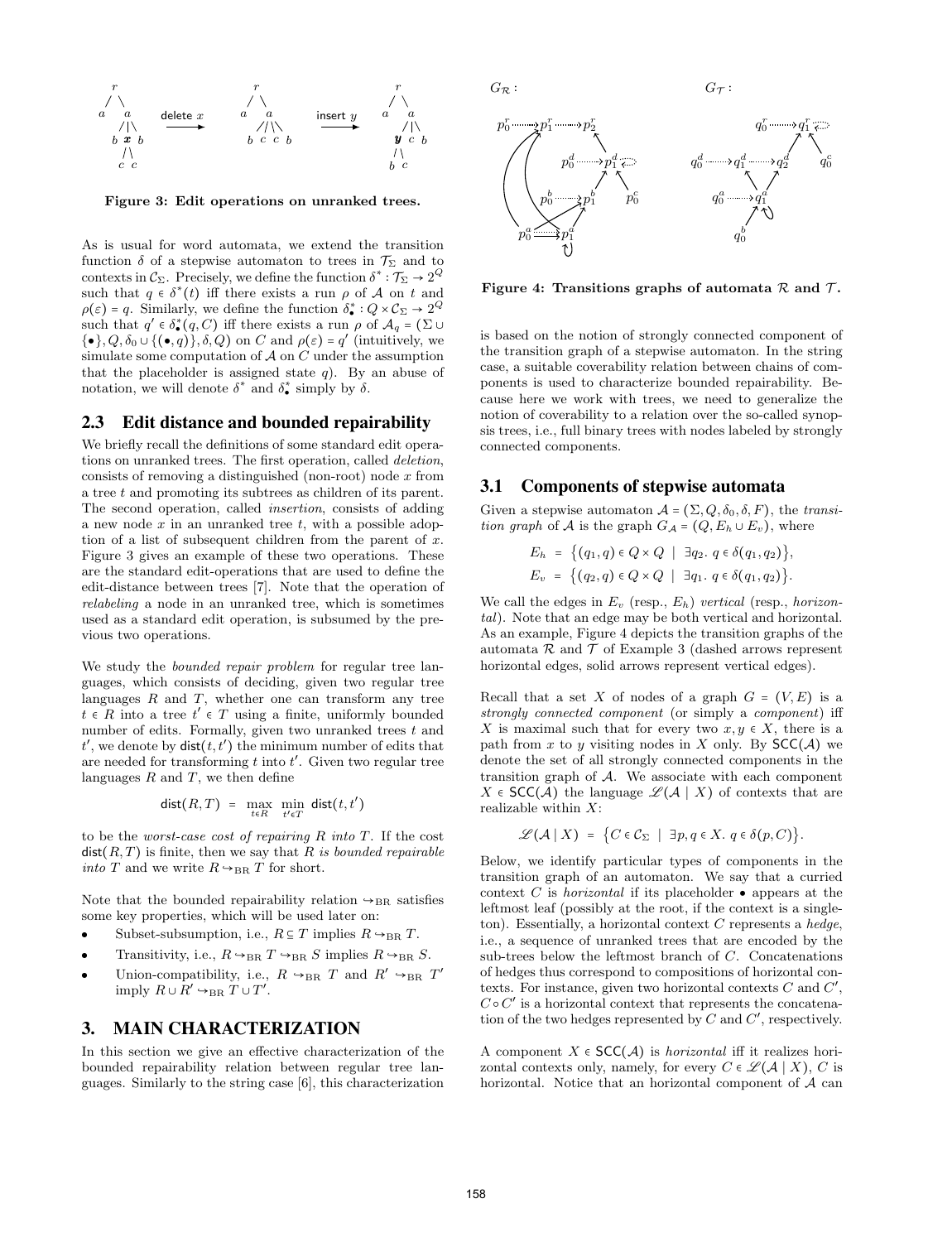

Figure 5: Synopsis trees  $\tau$  and  $\sigma$  of automata  $\mathcal R$  and  $\tau$ .

also be seen as a sub-automaton of A that contains horizontal transitions only. Similarly, we say that  $X$  is *trivial* iff it realizes the empty context only, i.e.,  $\mathscr{L}(A | X) = \{ \bullet \}.$  Note that trivial components are horizontal.

As an example, consider again the transition graphs of Figure 4. All components except  $\{p_1^d\}$ ,  $\{p_1^a\}$ ,  $\{q_1^r\}$ , and  $\{q_1^a\}$  are trivial. The components  $\{p_1^d\}$  and  $\{q_1^r\}$  are non-trivial horizontal, since they both realize the contexts  $\bullet$ ,  $\bullet \mathbb{Q}_c$ ,  $(\bullet \mathbb{Q}_c) \mathbb{Q}_c$ , ... The components  $\{p_1^a\}$  and  $\{q_1^a\}$  are non-horizontal, since they both realize the contexts  $\bullet$ ,  $a@ \bullet$ ,  $a@ (a@ \bullet)$ , ...

## 3.2 Synopsis trees

We now introduce a suitable structure that eases the characterization of bounded repairability, namely, the synopsis tree. Formally, a *synopsis tree* of an automaton  $A$  is a full binary tree whose nodes are labeled with elements of  $SCC(\mathcal{A})$ . The semantics  $\llbracket \tau \rrbracket_{\mathcal{A}}$  of a synopsis tree  $\tau$  of  $\mathcal{A}$  is the language of curried trees recursively defined as follows:

$$
\llbracket X \rrbracket_{\mathcal{A}} = \{ C \circ a \mid C \in \mathcal{L}(\mathcal{A} \mid X), a \in \Sigma \}
$$

$$
\llbracket X(\tau_1, \tau_2) \rrbracket_{\mathcal{A}} = \{ C \circ (t_1 \tildet t_2) \mid \begin{array}{c} C \in \mathcal{L}(\mathcal{A} \mid X), \\ t_1 \in \llbracket \tau_1 \rrbracket_{\mathcal{A}}, t_2 \in \llbracket \tau_2 \rrbracket_{\mathcal{A}} \} \end{array}
$$

with  $X \in \mathsf{SCC}(\mathcal{A})$ . Figure 5 contains two synopsis trees  $\tau$ and  $\sigma$ , respectively for the automata R and T of Example 3.

Next, we identify a family of synopsis trees that captures "closely enough" the language recognized by an automaton.

DEFINITION 1. A primitive synopsis tree of an automaton  $\mathcal{R} = (\Sigma, Q, \delta_0, \delta, F)$  is a synopsis tree  $\tau$  of  $\mathcal{R}$  such that:

- 1.  $\tau$  respects the transition function of  $\mathcal{R}$ , i.e., for all nodes x,  $x \cdot 1$ , and  $x \cdot 2$  in  $\tau$ , there exist some states  $q \in \tau(x)$ ,  $q_1 \in \tau(x \cdot 1)$ , and  $q_2 \in \tau(x \cdot 2)$  such that  $q \in$  $\delta(q_1, q_2);$
- 2. every internal node of  $\tau$  has label different from the labels of its children, i.e., for all nodes  $x, x \cdot 1$ , and  $x \cdot 2$ in  $\tau$ ,  $\tau(x \cdot 1) \neq \tau(x) \neq \tau(x \cdot 2)$ .

 $PST(\mathcal{R})$  denotes the set of all primitive synopsis trees of A.

The tree  $\tau$  depicted in Figure 5 is a primitive synopsis tree. In particular, this tree respects the transitions of the run of the automaton  $R$  on the left-hand side of Figure 2.



Figure 6: Decomposition of a tree.

The idea underlying the notion of primitive synopsis tree is to capture the "cyclic behavior" of the components of the restriction automaton. This cyclic behavior has to be taken into account in the characterization of bounded repairability because it could generate arbitrary large fragments of trees that cannot be edited with uniformly bounded cost. Moreover, the use of primitive synopsis trees as a representation of the restriction language  $\mathscr{L}(R)$  is sound because the set of primitively synopsis trees contains (via the previously defined semantics of synopsis tree) the language  $\mathscr{L}(\mathcal{R})$ :

LEMMA 1.  $\mathscr{L}(\mathcal{R}) \subseteq \bigcup_{\tau \in \text{PST}(\mathcal{R})} [\![\tau]\!]_{\mathcal{R}}$  for any stepwise automaton R.

We illustrate the proof of this lemma on the tree  $t$  from Figure 1 and the automaton  $R$  from Example 3. For this we consider the accepting run of  $R$  of Figure 2 and we use it to decompose  $t$  into a binary tree of contexts, where each context is realized by some SCC of  $R$ . We present this decomposition in Figure 6, where for better visualization we place the states of the run not on the nodes but on the edges above them and we add a virtual edge for the root.

The decomposition procedure works in a recursive manner and begins at the root node. When executed at a node  $x$  with a state  $q$  (which belongs to some component  $X \in \mathsf{SCC}(\mathcal{R})$ , the procedure creates an empty context  $C = \bullet$ which spans the edge above the node. If a child of  $x$  has a state that belongs to the same component  $X$ , then the procedure moves to this node and expands the context C to span the edge above the node child and the whole subtree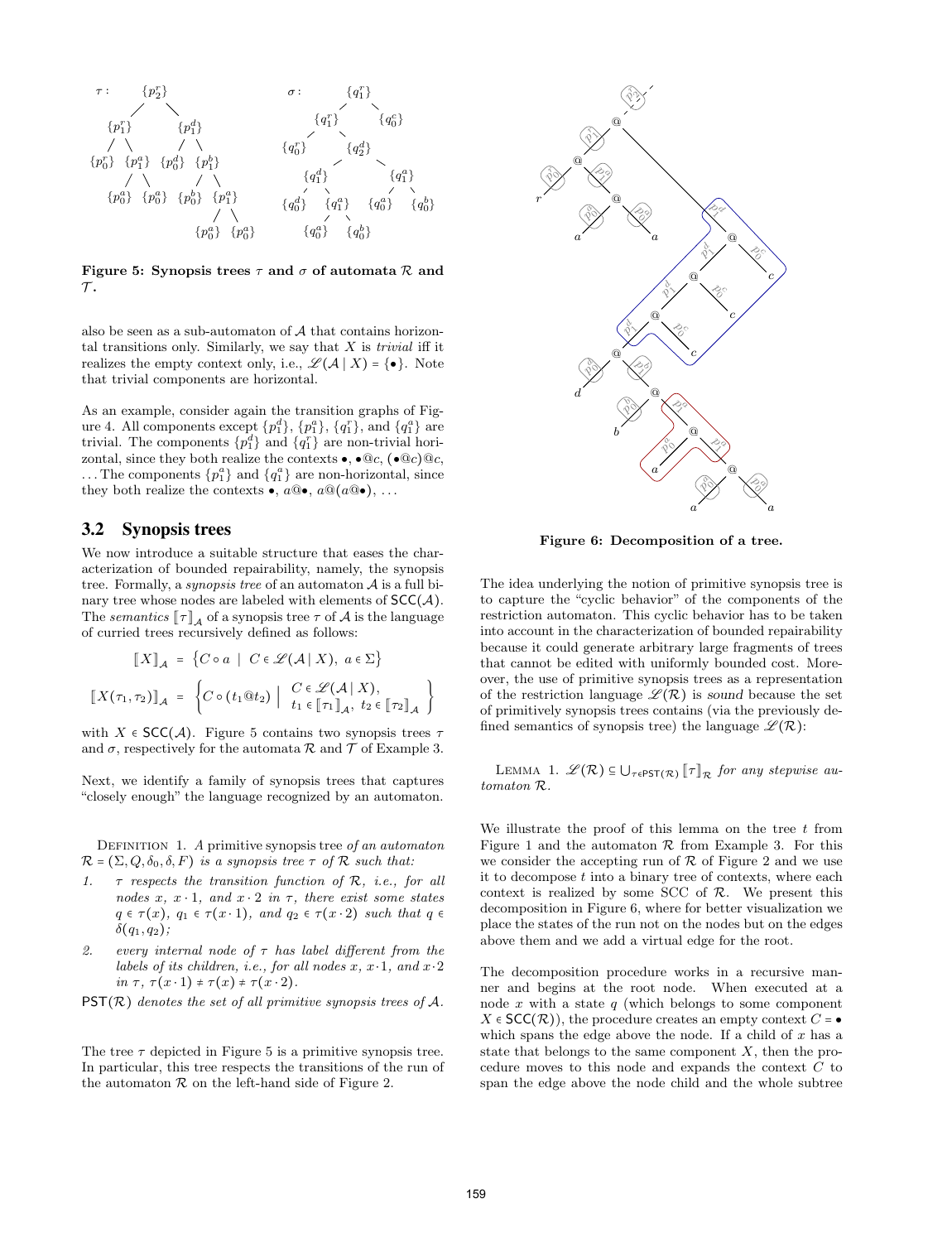rooted at the opposite child. This step is repeated iteratively until the procedure reaches a leaf node or a node whose both children have states not in  $X$ . In the latter case, the procedure is called recursively on both children nodes, creating two separate children context nodes.

Clearly, the contexts created during the decomposition are realized by some components of  $R$  and the structure of these components takes the form of a synopsis tree. For instance, for the decomposition of Figure 6 the resulting synopsis tree is  $\tau$  in Figure 5. Naturally, this synopsis tree respects the transitions of the run of  $R$  on the input tree. Furthermore, since every context has been maximally expanded, every node of the synopsis tree does not share the same label with any of its children. This shows that the constructed synopsis tree is primitive.

We also remark that the height of a primitive synopsis tree of a stepwise automaton  $\mathcal R$  is bounded by the number of different components in  $G_{\mathcal{R}}$  and hence by the number of states of  $\mathcal R$ . Consequently,  $\mathsf{PST}(\mathcal R)$  is a finite language and, moreover, it can be represented with a simple deterministic binary bottom-up tree automaton whose size is polynomial in the size of R.

In order to represent the target language and the possible edited trees, one needs a relaxed version of primitive synopsis trees:

DEFINITION 2. A basic synopsis tree of an automaton  $\mathcal T$ is a synopsis tree  $\sigma$  of  $\mathcal T$  that respects the transition function of  $\mathcal T$  (cf. Definition 1). We denote by  $\mathsf{BST}(\mathcal T)$  the set of all basic synopsis trees of  $\mathcal T$ .

For example, the tree  $\sigma$  in Figure 5 is a basic synopsis tree that respects the transitions of the run of the automaton  $\mathcal T$ depicted on the right-hand side of Figure 2.

Notice that the set of basic synopsis trees of an automaton  $\mathcal T$ can be represented by a deterministic binary bottom-up tree automaton of size polynomial in the size of  $\mathcal T$ , even though this set is not necessarily finite.

The following lemma shows that the language given by the semantics of a basic synopsis tree of  $\mathcal T$  is bounded repairable into the language  $\mathscr{L}(\mathcal{T})$ .

LEMMA 2.  $\llbracket \sigma \rrbracket_{\mathcal{T}} \rightarrow_{\text{BR}} \mathcal{L}(\mathcal{T})$  for any stepwise automaton  $\mathcal T$  and any  $\sigma \in \widetilde{\mathsf{BST}}(\mathcal T)$ .

The proof of this lemma is technical and is based on the following observations. Any tree  $t \in [\![\sigma]\!]_{\mathcal{T}}$  can be seen as a composition of contexts, one for every node of  $\sigma$  and each belonging to the language of the corresponding component. Every such context can be decorated with states from a run of  $\mathcal T$  that justifies that the context belongs to the language of its corresponding component. To make this decoration a proper run of  $\mathcal T$ , one needs to insert additional contexts that allow the transition from one component to the other – this is possible because the basic synopsis tree  $\sigma$  respects



Figure 7: Covering of PST  $\tau$  by BST  $\sigma$ .

the transition function of  $\mathcal T$  and because  $\sigma$  is labeled with strongly connected components. Additionally, the symbols used for substitution in the semantics of the leaf nodes of  $\sigma$  may need to be replaced by appropriate tree fragments. Finally, we observe that the number of inserted contexts and tree fragments depends only on the size of  $\sigma$  and their sizes depend only on the size of  $\mathcal T$ , which means that the number of edits that are required to repair t into  $\mathscr{L}(\mathcal{T})$  is independent of the size of t.

## 3.3 Coverings

The remaining part of the puzzle is to identify how to connect the primitive synopsis trees of the restriction automaton  $R$  to a finite subset of basic synopsis trees of the target automaton  $\mathcal T$ . This is accomplished by the notion of coverability between synopsis trees.

DEFINITION 3. Given two automata  $\mathcal R$  and  $\mathcal T$  and two synopsis trees  $\tau$  of  $\mathcal R$  and  $\sigma$  of  $\mathcal T$ , we say that  $\sigma$  covers  $\tau$  iff there exists an injective mapping  $\lambda$  of non-trivial nodes of  $\tau$ to non-trivial nodes of  $\sigma$  such that:

- 1.  $\lambda$  maps components in a compatible manner, i.e.,  $\mathscr{L}(\mathcal{R} \mid \tau(x)) \subseteq \mathscr{L}(\mathcal{T} \mid \sigma(\lambda(x)))$  for every non-trivial node  $x$  of  $\tau$ ;
- 2.  $\lambda$  preserves the post-order of non-trivial nodes, *i.e.*,  $x \leq_{\tau}^{\text{post}} y$  iff  $\lambda(x) \leq_{\sigma}^{\text{post}} \lambda(y)$  for any two non-trivial nodes x and y of  $\tau$ ;
- 3.  $\lambda$  preserves the ancestorship of non-horizontal nodes, *i.e.*,  $x \leq_{\tau}^{\text{anc}} y$  *iff*  $\lambda(x) \leq_{\sigma}^{\text{anc}} \lambda(y)$  for every non-horizontal node x of  $\tau$  and every non-trivial node y of  $\tau$ .

Figure 7 presents a covering of a primitive synopsis tree  $\tau$ of R by a basic synopsis tree  $\sigma$  of T (square boxes represent non-trivial nodes, and they have double borders when the component is non-horizontal).

We are now able to state the main theorem of the paper:

THEOREM 1 (CHARACTERIZATION). Given two regular tree languages specified by stepwise automata  $\mathcal R$  and  $\mathcal T$ ,  $\mathscr{L}(\mathcal{R})$  is bounded repairable into  $\mathscr{L}(\mathcal{T})$  iff every primitive synopsis tree of  $R$  is covered by some basic synopsis tree of  $\mathcal{T}$ .

Before turning to the proof of the above result, we explain the main ideas underlying the notion of covering. As a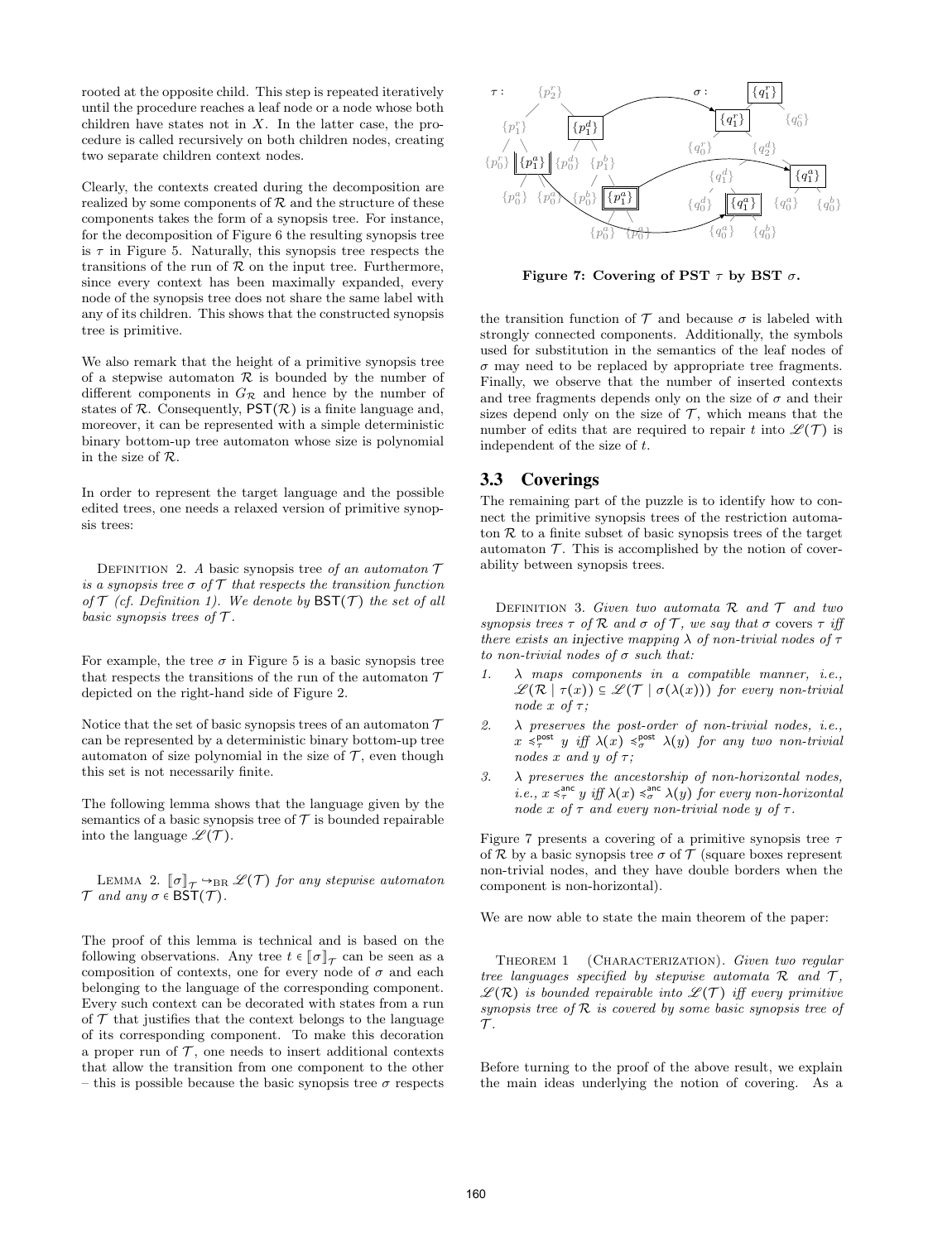

Figure 8: Deleting a node in the curry encoding.

first remark, we observe that, given  $\mathcal R$  and  $\mathcal T$  such that  $\mathscr{L}(\mathcal{R}) \rightarrow_{\text{BR}} \mathscr{L}(\mathcal{T})$ , any reasonable strategy for repairing  $\mathcal R$  into  $\mathcal T$  with a uniformly bounded number cost will apply the edit operations only at the "junctions" of contexts realized by different components. Intuitively, this property holds because the non-trivial components of  $\mathcal R$  can realize arbitrary large repetitions of the same context – these repetitions either do not need any editing at all, or they need an arbitrary large amount of editing. This gives an intuitive account for enforcing containments between languages recognized by components in the first condition of Definition 3 (not surprisingly, a similar condition was introduced in [6] for characterizing bounded repairability between regular languages of words).

As for the other two conditions, it is worth looking at the effect of an edit operation on the curry encoding of an unranked tree. Let us consider an unranked tree  $t$  with a distinguished node  $x$  that has to be deleted. There is a unique way to represent the curry encoding of  $t$  together with the node x as an expression of the form  $C \circ (t' @ (C' \circ a))$ , where  $C'$ is a horizontal context that represents the hedge of subtrees under  $x$  and  $a$  is the label of  $x$ . The result of the deletion of x from t is encoded by the curried tree  $C \circ (C' \circ t')$  (see Figure 8 for an example). Note that this operation does not allow the deletion of the leftmost leaf node in the curried tree (this would correspond to deleting the root node in an unranked tree, an operation that is typically prohibited). The operation of inserting a new node  $y$  in an unranked tree  $t$ can be described in a similar way using curry encodings and horizontal contexts. Precisely, given an unranked tree  $t$  with curry encoding  $C \circ (C' \circ t')$ , where  $C'$  is a horizontal context, the curried tree  $C \circ (t' \mathbb{Q}(C' \circ a))$  represents the unranked tree that results from the insertion of a new a-labeled node y in t having as children the hedge represented by  $C'$ .

We now observe that the transformations on curried trees described above satisfy two crucial properties: (i) they preserve the post-order of the nodes and (ii) they preserve the ancestorship of non-horizontal contexts (e.g., C in Figure 8) with their descendants. These properties are precisely captured by the last two conditions of Definition 3.

# 4. PROOF OF THE MAIN RESULT

The following subsections are devoted to prove the two directions of the characterization given in Theorem 1.

## 4.1 From covering to repair

We begin with the proof of the "if" direction of Theorem 1, namely, we show how we can derive a strategy for repairing  $\mathscr{L}(\mathcal{R})$  into  $\mathscr{L}(\mathcal{T})$  with a uniformly bounded number of edits, under the assumption that every primitive synopsis tree of  $R$  is covered by some basic synopsis tree of  $T$ .

In addition to Lemmas 1 and 2, we need the following crucial property:

LEMMA 3. For any synopsis tree  $\tau$  of  $\mathcal R$  and any synopsis tree  $\sigma$  of  $\mathcal{T}$ , if  $\sigma$  covers  $\tau$ , then  $\llbracket \tau \rrbracket_{\mathcal{R}} \rightarrow_{\text{BR}} \llbracket \sigma \rrbracket_{\mathcal{T}}$ .

Before sketching the proof of Lemma 3, we explain how the "if" direction of Theorem 1 follows from it. By Lemma 1, the restriction language is contained in the union of the languages induced by the semantics of the primitive synopsis trees of R. By hypothesis, each of these trees is covered by a basic synopsis tree of the target automaton  $\mathcal{T}$ . Thus by Lemma 3 their languages can be transformed into the languages induced by the semantics of some basic synopsis trees, using a bounded number of edits. By Lemma 2 the languages of the basic synopsis trees can be in turn repaired into the target language. The result now follows from the fact that there are only finitely many primitive synopsis trees and the fact that bounded repairability is a transitive relation and is preserved under finite unions.

We now turn to the proof of Lemma 3. For a technical reason, we need to slightly extend the definition of synopsis tree by allowing the use of a special node labeled  $\epsilon$  that represents a dummy trivial component. The semantics is extended in the natural way by letting  $\mathscr{L}(\mathcal{A} \mid \epsilon) = \{ \bullet \}$  (for any stepwise automaton  $A$ ). Because all trivial components have the same semantics (i.e., they all recognize the language  $\{\bullet\}$ , we shall often identify a trivial component of an automaton with the dummy component  $\epsilon$ .

The first step consists of "interpolating" the two synopsis trees  $\tau$  and  $\sigma$  by a synopsis tree  $\theta$  of  $\mathcal R$  such that:

- $\bullet$  θ has the same labels (i.e., components) of τ on the non-trivial nodes and it covers  $\tau$  via a bijection (between non-trivial nodes) that maps any non-trivial node of  $\tau$  with label  $X \in \mathsf{SCC}(\mathcal{R})$  to a non-trivial node of  $\theta$  with the same label X (we say that  $\tau$  strongly covered  $\theta$ ).
- $\bullet$  θ has the same domain (i.e., set of nodes) of σ and it is covered by  $\sigma$  via the *identity* function between non-trivial nodes (we say that  $\theta$  is embedded in  $\sigma$ ).

It is not difficult to show that such an interpolating synopsis tree  $\theta$  exists and that the language  $\llbracket \theta \rrbracket_{\mathcal{R}}$  is contained in the language  $\llbracket \sigma \rrbracket_{\mathcal{R}}$ :

LEMMA 4. If  $\tau$  is covered by  $\sigma$ , then there is an synopsis tree  $\theta$  of  $\mathcal R$  such that  $\tau$  is strongly covered by  $\theta$  and  $\theta$  is embedded in  $\sigma$ .

LEMMA 5. For a synopsis tree  $\theta$  of  $\mathcal R$  and a synopsis tree  $\sigma$  of  $\mathcal{T}$ , if  $\theta$  is embedded in  $\sigma$ , then  $\llbracket \theta \rrbracket_{\mathcal{R}} \subseteq \llbracket \sigma \rrbracket_{\mathcal{T}}$ .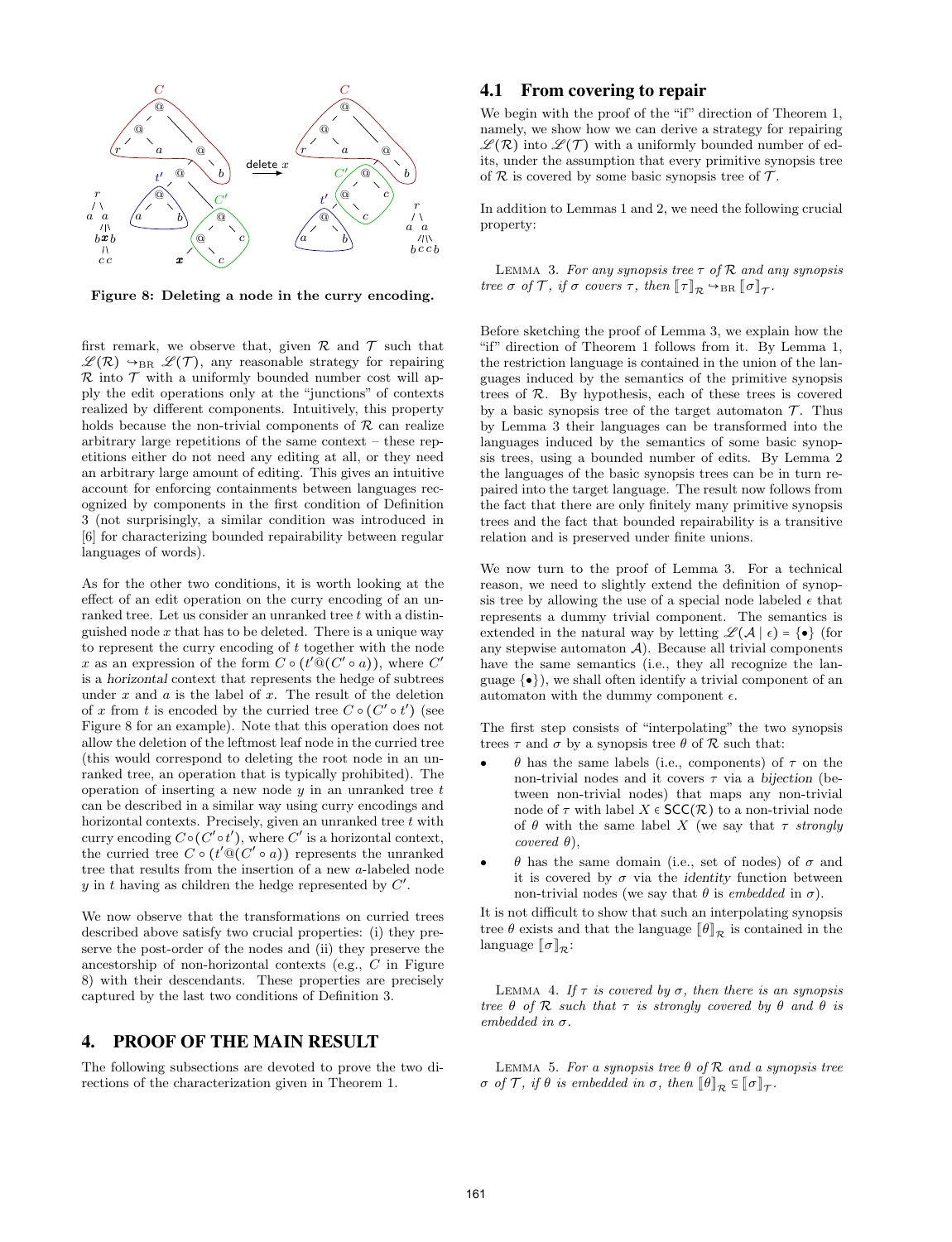





Figure 9: Synopsis tree operations.

Recall that  $\llbracket \theta \rrbracket_{\mathcal{R}} \subseteq \llbracket \sigma \rrbracket_{\mathcal{T}}$  implies  $\llbracket \theta \rrbracket_{\mathcal{R}} \to_{\text{BR}} \llbracket \sigma \rrbracket_{\mathcal{T}}$  and that the bounded repairability relation  $\rightarrow_{BR}$  is transitive. We thus reduced the problem to showing that  $\llbracket \tau \rrbracket_{\mathcal{R}} \rightarrow_{\text{BR}} \llbracket \theta \rrbracket_{\mathcal{R}}$ . Towards this goal, we can take advantage of the notion of strong coverability, and in particular of the fact that this is an equivalence relation, namely, it is reflexive, symmetric, and transitive (note that symmetry and transitivity follow from the fact that the mapping that witness strong coverability is a bijection between non-trivial nodes and preserves the labeling). In the sequel we only work with synopsis trees of the automaton  $R$ . This allows us to remove the automaton  $R$  from the notation that follows.

The next step is to associate with any synopsis tree  $\zeta$  (of  $\mathcal{R}$ ) a suitable *normal form*  $\zeta^*$  that can be used as a canonical representative of the equivalence class of  $\zeta$  induced by the strong coverability relation. In order to derive the normal form of a given synopsis tree, we will introduce generic editing operations on synopsis trees that preserve the strong coverability relation and entail bounded repairability. We will then prove that  $\llbracket \tau \rrbracket$  can be repaired into  $\llbracket \theta \rrbracket$  with a uniformly bounded number of edits by first repairing  $\llbracket \tau \rrbracket$ into  $\llbracket \tau^* \rrbracket$  and then repairing  $\llbracket \theta^* \rrbracket$  (=  $\llbracket \tau^* \rrbracket$ ) into  $\llbracket \theta \rrbracket$  (recall that  $\tau$  and  $\theta$  strongly cover each other and hence  $\tau^* = \theta^*$ by canonicity of the normal form). The repair strategy that witnesses bounded repairability between  $\llbracket \tau \rrbracket$  and  $\llbracket \tau^* \rrbracket$  (resp.,  $[\![\theta^*]\!]$  and  $[\![\theta]\!]$ ) can be read off the sequence of generic editing operations that takes  $\tau$  to its normal form  $\tau^*$  (resp.,  $\theta$  to its normal form  $\theta^*$ ).

We describe below the structure of a synopsis tree in normal form.

DEFINITION 4. A synopsis tree  $\zeta$  is in normal form iff one of the following cases holds:

- 1.  $\zeta = \epsilon$ , namely,  $\zeta$  consists of a single node labeled with a trivial component,
- 2.  $\zeta = X(\alpha, \epsilon)$ , where X is a non-trivial horizontal component and  $\alpha$  is a synopsis tree in normal form,
- 3.  $\zeta = \epsilon(\alpha, X(\beta, \epsilon))$ , where X is a non-horizontal component and  $\alpha$  and  $\beta$  are synopsis trees in normal form.

We observe that the root of a synopsis tree in normal form is a horizontal (possibly trivial) node and that its left sub-tree is also in normal form. In particular, this means that all components along the leftmost branch of a synopsis tree in normal form are horizontal.

The following lemma shows that synopsis trees in normal form can be used as canonical representatives of the equivalence classes induced by the strong coverability relation. The proof of this lemma is by simple structural induction and case analysis.

LEMMA 6. If  $\tau$  and  $\zeta$  are two synopsis trees in normal form that strongly cover each other, then  $\tau$  and  $\zeta$  are isomorphic.

Thanks to Lemma 6, we can define the normal form  $\zeta^*$  of a synopsis tree  $\zeta$  as the unique synopsis tree that is in normal form and that strongly covers  $\zeta$ , provided that this tree exists.

Our next goal is to prove that the normal form  $\zeta^*$  of  $\zeta$ indeed exists, and that can be attained by a finite sequence of generic editing operations on synopsis trees. These operations are called promotion, demotion, and reduction, and are presented in Figure 9. There,  $\epsilon$  represents a trivial component, X represents an arbitrary component,  $H_1, \ldots, H_k$  represent horizontal (possibly trivial) components, and  $\alpha, \beta_1, \ldots, \beta_k$  represent arbitrary synopsis trees. Note that the figure describes the case where the promotion, demotion, and reduction operations are applied at the root of a synopsis tree – in general, these operations can be applied to any sub-tree of a synopsis tree. We write  $\zeta \rightarrow_{\text{op}}^* \zeta'$ whenever  $\zeta'$  can be obtained from  $\zeta$  by applying a finite sequence of promotion, demotion, and reduction operations. In order to give further intuition about these operations, we remark an analogy between the operations of promotion, depicted in Figure 9, and deletion, depicted in Figure 8 (a similar correspondence holds between the operations of demotion and insertion of a new root). In this case, the root  $X$  of the synopsis tree is acting as the the context  $C$  of the curried tree, the sub-tree  $\alpha$  is acting as the curried sub-tree  $t'$ , and the sub-tree rooted at  $H_1$  is acting as the horizontal  $\text{context } C'.$ 

It is important to point out that the editing operations on synopsis trees described above preserve the post-order of non-trivial nodes and the ancestorship of non-horizontal nodes. From this it follows that they also preserve the strong coverability relation. Furthermore, the following lemma shows that the normal form of a synopsis tree exists and can be obtained via a sequence of promotion, demotion, and reduction operations: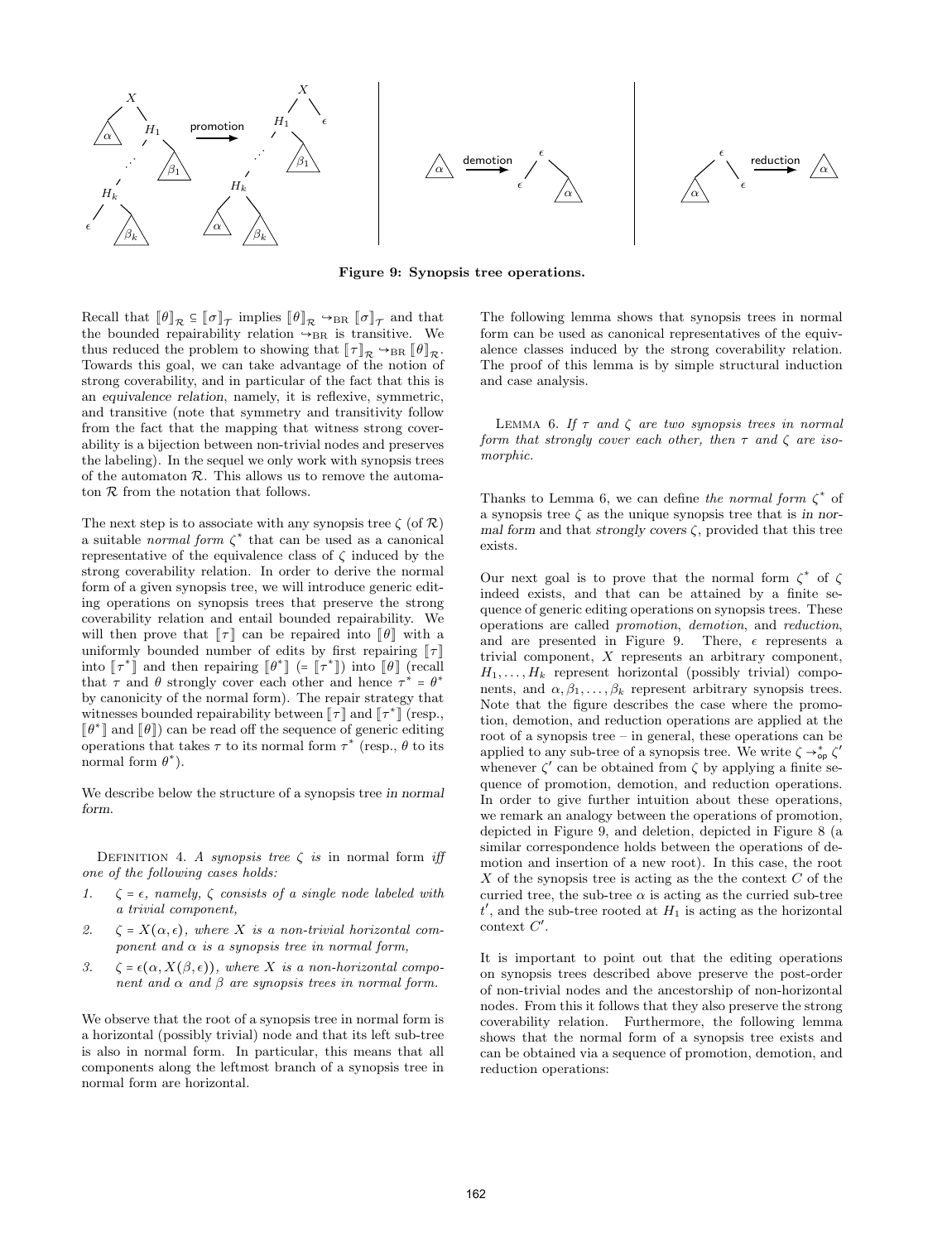LEMMA 7. For any synopsis tree  $\zeta$ , we have  $\zeta \rightarrow_{\text{op}}^* \zeta^*$ .

The proof goes by a structural induction on the synopsis tree  $\zeta$  that has to be normalized. Specifically, one first normalizes the left and right sub-trees of  $\zeta$  separately using induction. One then completes the normalization procedure by applying suitable operations on the basis of the component at the root of  $\zeta$ : if this component is non-horizontal, then one applies a promotion operation followed by a demotion operation; if it is horizontal and non-trivial, then one only applies a promotion operation; if it is trivial, then one applies a promotion followed by a reduction operation.

The next lemma shows that if  $\zeta \rightarrow_{\text{op}}^* \zeta'$ , then the two languages  $\llbracket \zeta \rrbracket$  and  $\llbracket \zeta' \rrbracket$  are repairable one into each other with a uniformly bounded number of edits. In other words, the application of a promotion, demotion, or reduction operation to a synopsis tree  $\zeta$  corresponds to a small amount of edits over  $\lceil \zeta \rceil$ . The proof of this result is via a simple analysis of the transformations on languages of unranked trees that are induced by the operations of promotion, demotion, and reduction.

LEMMA 8. For any pair of synopsis trees  $\zeta$  and  $\zeta'$ , if  $\zeta \rightarrow_{\text{op}}^* \zeta'$ , then  $\llbracket \zeta \rrbracket \rightarrow_{\text{BR}} \llbracket \zeta' \rrbracket$  and  $\llbracket \zeta' \rrbracket \rightarrow_{\text{BR}} \llbracket \zeta \rrbracket$ .

We have now all the ingredients to prove Lemma 3. Remember that by Lemmas 4 and 5 it only remains to show that  $[\![\tau]\!]_{\mathcal{R}} \hookrightarrow_{\text{BR}} [\![\theta]\!]_{\mathcal{R}}$ . The latter claim can be proved by combining Lemmas 6, 7, and 8. Indeed, we know from Lemma 7 that  $\tau$  and  $\theta$  can be converted into the normal forms  $\tau^*$  and  $\theta^*$ , respectively, by applying sequences of promotions, demotions, and reductions. Lemma 8 implies that  $[\![\tau]\!]_{\mathcal{R}} \hookrightarrow_{\text{BR}} [\![\tau^*]\!]_{\mathcal{R}}$  and, symmetrically,  $[\![\theta^*]\!]_{\mathcal{R}} \hookrightarrow_{\text{BR}} [\![\theta]\!]_{\mathcal{R}}$ .<br>Since  $\tau$  strongly covers  $\theta$ , Lemma 6 implies  $\tau^* = \theta^*$ . We thus conclude that  $[\![\tau]\!]_{\mathcal{R}} \hookrightarrow_{\text{BR}} [\![\theta]\!]_{\mathcal{R}}$  from the transitivity of the bounded repairability relation.

#### 4.2 From repair to covering

We now sketch the proof of the "only if" direction of Theorem 1.

We fix for the rest of the section two stepwise hedge automata  $\mathcal{R} = (\Sigma, Q, \delta_0, \delta, F)$  and  $\mathcal{T} = (\Delta, Q', \delta'_0, \delta', F')$  recognizing the restriction and the target languages, respectively. We assume that  $\mathscr{L}(\mathcal{R})$  is bounded repairable into  $\mathscr{L}(\mathcal{T})$  and we prove that every primitive synopsis tree of  $\mathcal R$  is covered by some basic synopsis tree of  $\mathcal{T}$ .

The general idea of the proof is to associate with any primitive synopsis tree  $\tau$  of  $\mathcal R$  a suitable tree  $t_\tau \in \mathscr L(\mathcal R)$ , called witness tree of  $\tau$ , such that from any optimal repair of  $t_{\tau}$ into  $\mathscr{L}(\mathcal{T})$  one can extract a basic synopsis tree  $\sigma$  of  $\mathcal{T}$  that covers  $\tau$ . Intuitively, the witness tree  $t_{\tau}$  is obtained from the primitive synopsis tree  $\tau$  by replacing every non-trivial node  $x$  with a sufficiently large number of repetitions of a special context in  $\mathscr{L}(\mathcal{R} \mid \tau(x))$ , called *fingerprint context*. The number of repetitions of each fingerprint context will depend on the worst-case repair cost  $N = \text{dist}(\mathscr{L}(\mathcal{R}), \mathscr{L}(\mathcal{T}))$ . Using the definition of the witness tree  $t<sub>\tau</sub>$  and the assumption that  $t_{\tau}$  can be repaired into some tree  $s_{\tau} \in \mathscr{L}(\mathcal{T})$  with at most N edits, one can then argue that  $s<sub>\tau</sub>$  contains at least one copy of the fingerprint context associated with each nontrivial node  $x$  of  $\tau$  and, furthermore, the arrangements of the occurrences of these fingerprints inside  $t_{\tau}$  and inside  $s_{\tau}$ coincide both with respect to the post-order relation and with respect to the ancestorship of the non-horizontal components. One finally looks at some run of  $\mathcal T$  that accepts the tree  $s_{\tau}$ : this run, together with the structure of the fingerprints inside  $s_{\tau}$ , induces a basic synopsis tree  $\sigma$  of  $\mathcal T$  and a coverability relation from  $\tau$  to  $\sigma$ .

Below, we illustrate in more details the above arguments. We divide up the proof into defining the witness tree  $t<sub>\tau</sub>$  and building the cover from its repair.

Constructing the witness tree. Before constructing the witness tree, we give the following lemma, which defines what we call a fingerprint context of a component of  $\mathcal{R}$ . Basically, the lemma shows that given a component  $X \in$  $SCC(\mathcal{R})$ , one can find a context  $C_X$  that can be "pumped" inside the language  $\mathscr{L}(\mathcal{R} \mid X)$  (i.e.,  $C_X \circ \ldots \circ C_X \in \mathscr{L}(\mathcal{R} \mid X)$ ) and such that  $\mathscr{L}(\mathcal{R} \mid X) \subseteq \mathscr{L}(\mathcal{T} \mid Y)$  iff  $C_X \in \mathscr{L}(\mathcal{T} \mid Y)$ , for any component  $Y \in \mathsf{SCC}(\mathcal{T})$ . We say that a context C is cyclic for a component X if there is a state  $q \in X$  such that  $q \in \delta(q, C)$ .

LEMMA 9. For every  $X \in SCC(\mathcal{R})$ , there exists a cyclic context  $C_X \in \mathcal{L}(\mathcal{R} \mid X)$  such that, for every  $Y \in \mathsf{SCC}(\mathcal{T})$ ,

 $\mathscr{L}(\mathcal{R} \mid X) \subseteq \mathscr{L}(\mathcal{T} \mid Y)$  iff  $C_X \in \mathscr{L}(\mathcal{T} \mid Y)$ .

We associate with each component  $X$  a context  $C_X$  that satisfies Lemma 9, and call it a fingerprint context of X.

We now fix a primitive synopsis tree  $\tau$  of  $\mathcal R$  and we define the corresponding witness tree  $t_{\tau}$  by using an induction on  $τ.$  In doing so, we will guarantee that  $\delta(t_τ) \cap τ(ε) ≠ ∅$ , namely, that there is a run of  $R$  on the witness tree  $t<sub>\tau</sub>$  that reaches a state of the component at the root of  $\tau$ . We omit the construction for the base case, where  $\tau$  is a singleton, since it can be easily derived from what follows. Thus, we assume that X is the component at the root of  $\tau$  and that  $\tau_1$  and  $\tau_2$  are the non-empty left and right sub-trees of  $\tau$ . By induction hypothesis, we can denote by  $t_{\tau_1}$  and  $t_{\tau_2}$  the witness trees of  $\tau_1$  and  $\tau_2$ , respectively. Moreover, we can fix a state  $q_1$  (resp.,  $q_2$ ) in the non-empty set  $\delta(t_{\tau_1}) \cap \tau_1(\varepsilon)$ (resp.,  $\delta(t_{\tau_2}) \cap \tau_2(\varepsilon)$ ). The construction of the witness tree  $t_{\tau}$ is done in a bottom-up way using the three steps described below (the reader can also refer to Figure 10).

The first step consists of merging the two trees  $t_{\tau_1}$  and  $t_{\tau_2}$ into a single tree that can be parsed by the automaton  $\mathcal R$ ending up in the component  $X$ . We know from the definition of primitive synopsis tree that  $\tau$  respects the transition function of  $R$ . In particular, this means that there exist some states  $q' \in X$ ,  $q'_1 \in \tau_1(\varepsilon)$ , and  $q'_2 \in \tau_2(\varepsilon)$  such that  $q' \in \delta(q'_1, q'_2)$ . Moreover, since  $q_1$  and  $q'_1$  (resp.,  $q_2$ ) and  $q'_2$ ) belong to the same component at the root of  $\tau_1$ (resp.,  $\tau_2$ ), there exist some contexts  $C_1 \in \mathcal{L}(\mathcal{R} \mid \tau_1(\varepsilon))$  and  $C_2 \in \mathscr{L}(\mathcal{R} \mid \tau_2(\varepsilon))$  such that  $q'_1 \in \delta(q_1, C_1)$  and  $q'_2 \in \delta(q_2, C_2)$ .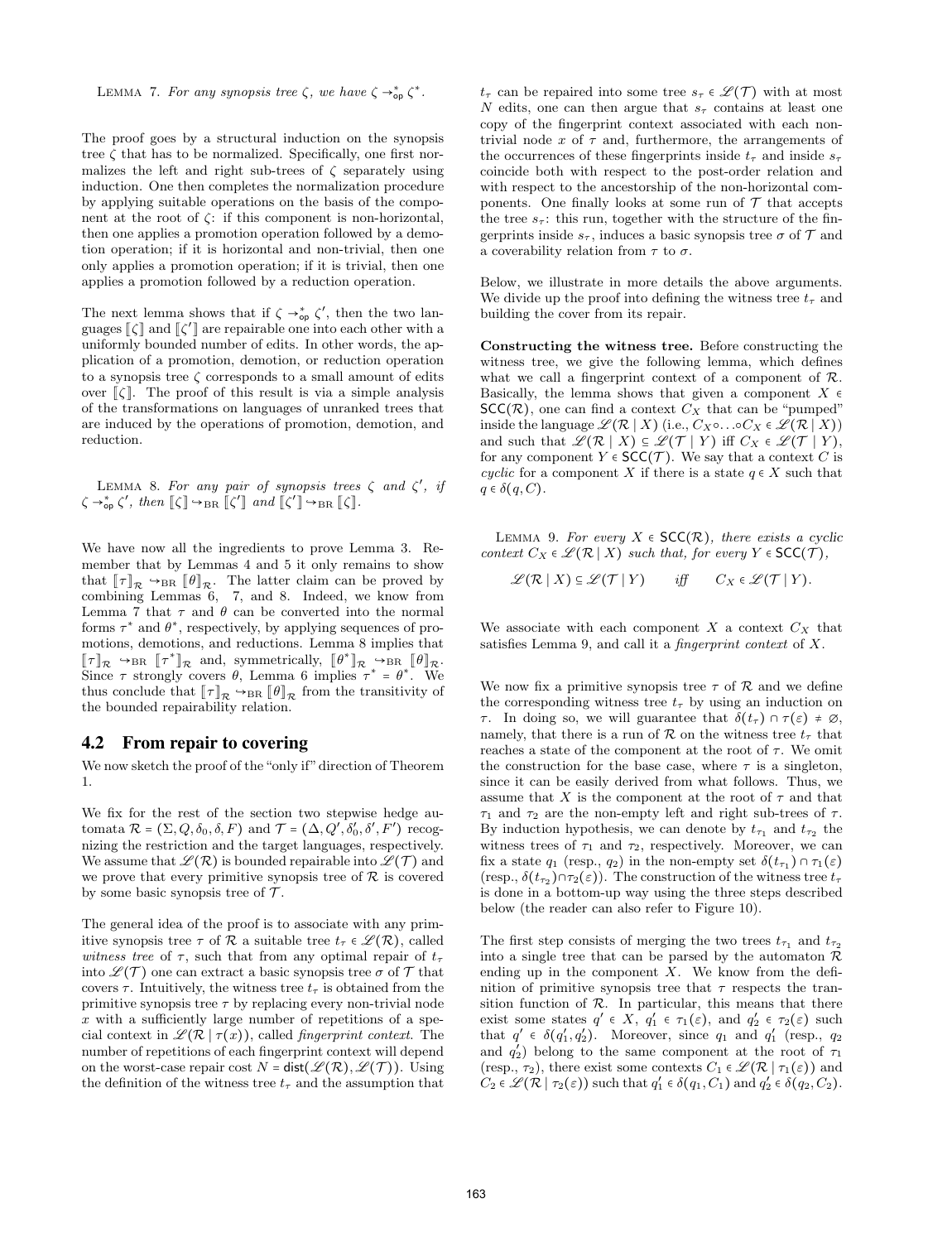

Figure 10: Construction of the witness tree  $t_{\tau}$ .

This allows us to construct the tree

$$
(C_1 \circ t_{\tau_1}) \mathrel{\circledcirc} (C_2 \circ t_{\tau_2})
$$

and claim that  $R$  can parse it and end up in state  $q'$  of component X.

The next step consists of prolonging the above tree in such a way that one can later attach repetitions of the fingerprint context  $C_X$ . This is done by identifying a "recurrent" state q such that  $q \in \delta(q, C_X)$  (this state exists since  $C_X$  is cyclic) and then connecting it to the state  $q'$  using a suitable context  $C \in \mathcal{L}(\mathcal{R} \mid X)$  such that  $q \in \delta(q', C)$  (note that q and q' belong to the same component  $X$ ). The resulting tree is of the form

$$
C \circ ((C_1 \circ t_{\tau_1}) \otimes (C_2 \circ t_{\tau_2})).
$$

In order to avoid that an editing of the witness tree  $t_{\tau}$ could modify the ancestorship of  $C_X$  with the nodes of the two sub-trees  $t_{\tau_1}$  and  $t_{\tau_2}$ , we further assume that, if X is a non-horizontal component, then the context  $C$  that is used for connecting q to q' is of the form  $C_{n,h}^N \circ C'$ , where  $N = \textsf{dist}(\mathscr{L}(\mathcal{R}), \mathscr{L}(\mathcal{T})),\ C', C_v \in \mathscr{L}(\mathcal{R} \mid X),\ \text{and}\ C_{\mathsf{n.h.}}\ \text{is}$ a cyclic non-horizontal context. Recall that the ancestorship of non-horizontal contexts is preserved by the editing operations.

The last step consists of plugging in a sufficiently long repetition of the fingerprint context  $C_X$ . For this, we define  $k = m \cdot (2N + 1)$ , where  $N = \text{dist}(\mathscr{L}(\mathcal{R}), \mathscr{L}(\mathcal{T}))$  and m is the number of SCCs of  $\mathcal T$ . We then attach the k-fold repetition  $C_X^k$  of the fingerprint context  $C_X$  to the tree so far constructed, thus obtaining the witness tree

$$
t_{\tau} = C_X^k \circ C \circ ((C_1 \circ t_{\tau_1}) \otimes (C_2 \circ t_{\tau_2})).
$$

Note that R can parse  $t_{\tau}$  and end up in state  $q \in X$ . This shows that the invariant  $\delta(t_\tau) \cap X \neq \emptyset$  is satisfied.

We remark that it may happen that  $\delta(t_\tau) \cap F = \emptyset$  and hence  $t_{\tau} \notin \mathscr{L}(\mathcal{R})$ . Strictly speaking, this could violate the claim that one can repair  $t_{\tau}$  into  $\mathscr{L}(\mathcal{T})$  with at most N edits. However, from the assumption that  $R$  is trimmed it follows that there is a context  $C_F$  such that  $\delta(q, C_F) \cap F \neq \emptyset$ . This means that one can always prolong  $t<sub>\tau</sub>$  to obtain a tree inside the language  $\mathscr{L}(\mathcal{R})$ . From now on, we assume for the sake of simplicity that  $t_{\tau} \in \mathscr{L}(\mathcal{R})$ .

Building the covering from a repaired witness tree. We now turn to deriving a covering of  $\tau$  by looking into the repair of  $t_{\tau}$ . We fix, once and for all, some tree  $s_{\tau}$  in the target language  $\mathscr{L}(\mathcal{T})$  that is obtained by repairing  $t_{\tau}$  with at most  $N$  edits.

Remember that the witness tree  $t_\tau$  contains  $k = m \cdot (2N + 1)$ copies of each fingerprint context  $C_X$ , where  $X = \tau(x)$  for any non-trivial node  $x$  of  $\tau$ . As a consequence, the repaired tree  $s_{\tau}$  must contain an *m*-fold repetition  $C_X^m$  of each finger context  $C_X$ . In the following, we will look at the occurrences of these repeated fingerprint contexts inside  $s<sub>\tau</sub>$  and compare their post-order and ancestor relationships with those induced by  $t_{\tau}$ . For this we need some definitions.

Given a context  $C$  and a node  $x$  of a tree  $t$ , we say that C occurs at node x if there exist a context  $C'$  and a tree  $t'$ such that (i) t can be written as  $C' \circ C \circ t'$  and (ii) x is the node where the sub-tree  $C \circ t'$  of t hangs from. We denote an occurrence of a context  $C$  at a node  $x$  of a tree  $t$  by the pair  $(C, x)$ . Furthermore, we say that two occurrences  $(C, x)$  and  $(C', x')$  of two contexts inside the same tree t are non-overlapping (resp., in post-order relation, ancestor  $relation)$  if  $\{x\}$  · nodes $(C) \cap \{y\}$  · nodes $(C') = \emptyset$  (resp.,  $x \leq_t^{\text{post}} y, x \leq_t^{\text{anc}} y.$ 

The following lemma shows that the occurrences of the contexts  $C_X^m$  inside  $t_\tau$  are in the same post-order relation as the corresponding occurrences inside  $s_{\tau}$ , and similarly for the ancestor relation when X is a non-horizontal component.

Lemma 10. One can find a mapping f from the nontrivial nodes x of the primitive synopsis tree  $\tau$  to the nodes  $f(x)$  of the repaired witness tree  $s_{\tau}$  such that:

- $\bullet$ the context  $C_X^m$ , where  $X = \tau(x)$ , occurs at node  $f(x)$ in  $s_{\tau}$ , for all non-trivial nodes x of  $\tau$ ,
- $\bullet$ all occurrences  $(C_X^m, f(x))$ , with  $X = \tau(x)$  and x nontrivial node of  $\tau$ , are pairwise non-overlapping,
- $\bullet$  $x \leq_{\tau}^{\text{post}} y$  iff  $f(x) \leq_{s_{\tau}}^{\text{post}} f(y)$ , for all pairs of non-trivial nodes  $x, y \text{ of } \tau$ ,
- $\bullet$  $x \leq_{\tau}^{\text{anc}} y$  iff  $f(x) \leq_{s_{\tau}}^{\text{anc}} f(y)$ , for all pairs of non-trivial nodes x, y of  $\tau$ , with  $\tau(x)$  non-horizontal component.

It only remains to show how to extract a basic synopsis tree  $\sigma$  that covers  $\tau$  from an accepting run of  $\mathcal T$  on  $s_{\tau}$ .

Let  $\rho$  be a run of  $\mathcal T$  that accepts  $s_{\tau}$ , let x be a non-trivial node of  $\tau$  with label X, and let  $f(x)$  be the corresponding node in  $s<sub>\tau</sub>$  induced by the mapping f, as defined in Lemma 10. By the previous arguments, the context  $C_X^m$  occurs at node  $f(x)$  in  $s_{\tau}$ . Let y be the position of the placeholder  $\bullet$  in the fingerprint context  $C_X$  and observe that  $C_X$ occurs m times at nodes  $\varepsilon, y, y \cdot y, \ldots, y^{m-1}$  of  $C_{X}^{m}$ . Let  $y_{x,0} = f(x), y_{x,1} = f(x) \cdot y, \ldots, y_{x,m-1} = f(x) \cdot y^{m-1},$  and  $y_{x,m} = f(x) \cdot y^m$ . Clearly,  $(C_X, y_{x,0}), \ldots, (C_X, y_{x,m-1})$  are non-overlapping occurrences of the context  $C_X$  inside  $s_\tau$ .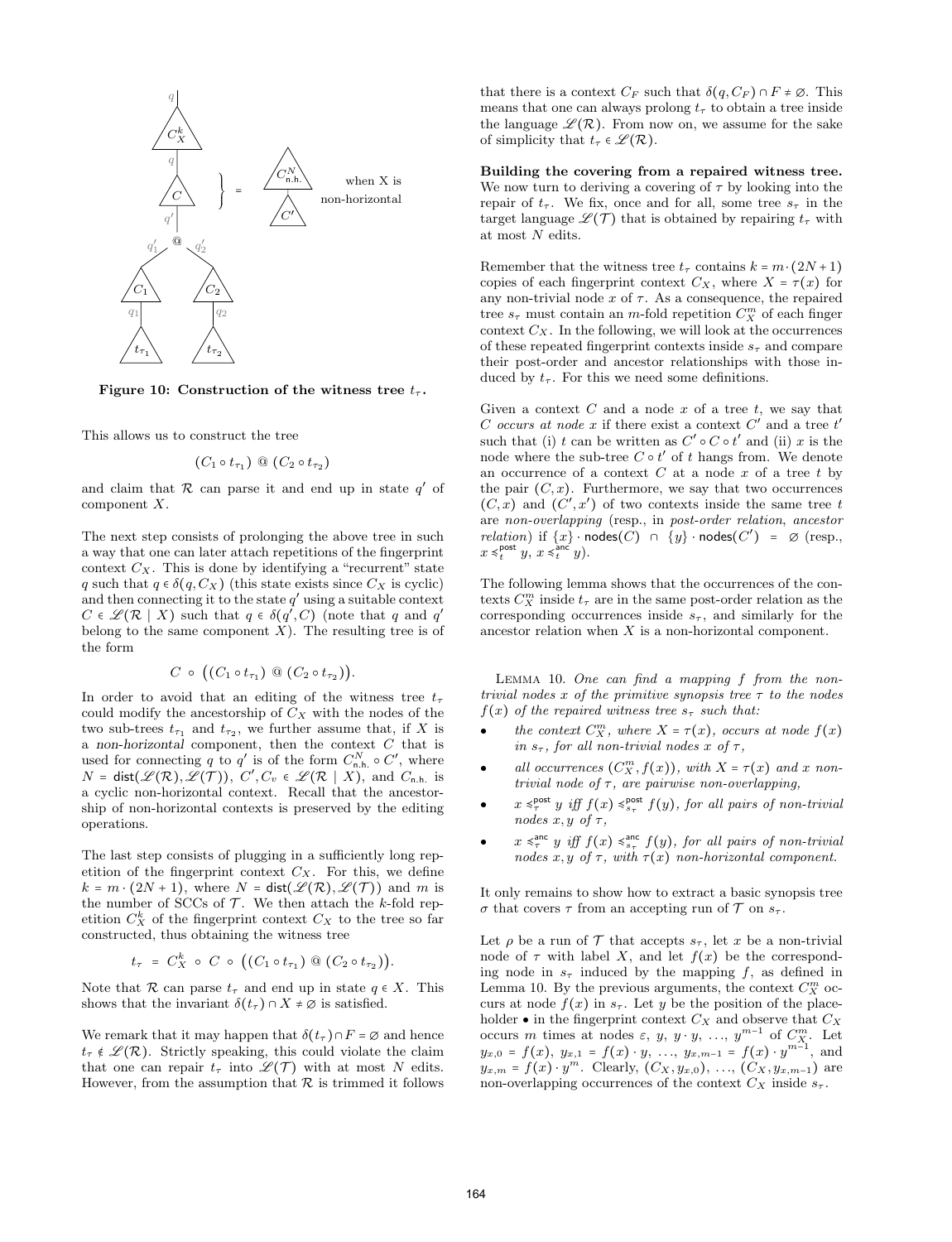Consider now the states that occur at the  $m + 1$  nodes  $y_{x,0}, y_{x,1}, \ldots, y_{x,m}$  of the run  $\rho$ . From the Pigeonhole Principle, we know that there exist two nodes  $y_{x,i}$  and  $y_{x,i}$ , with  $0 \leq i \leq j \leq m$ , and a component Y of T such that both states  $\rho(y_{x,i})$  and  $\rho(y_{x,j})$  belong to Y. In fact, by the definition of strongly connected component, we can assume  $j = i + 1$  and hence  $C_X \in \mathcal{L}(\mathcal{T} | Y)$ . Notice that, until this point, we have not used the property of fingerprint contexts (Lemma 9). In particular, the fact that  $C_X$  is a fingerprint context of X and  $C_X \in \mathcal{L}(\mathcal{T} | Y)$  implies that  $\mathcal{L}(\mathcal{R} | X) \subseteq \mathcal{L}(\mathcal{T} | Y)$ .

What we have just showed is that it is possible to find a mapping from any non-trivial node x of  $\tau$  to a node  $y_x = y_{x,i}$ of  $s_{\tau}$  such that  $\mathscr{L}(\mathcal{R} \mid X) \subseteq \mathscr{L}(\mathcal{T} \mid Y)$ , where  $X = \tau(x)$  and Y is the component of the state  $\rho(y_x)$ . Thanks to Lemma 10, we can also claim that, for all non-trivial nodes  $x, x'$  in  $\tau$ ,

- $\bullet$  $x \neq x'$  implies  $y_x \neq y_{x'}$ ,
- $\bullet$  $x \leq_T^{\text{post}} x'$  iff  $y_x \leq_{s_{\tau}}^{\text{post}} y_{x'}$ ,
- $\bullet$  $x \leq_{\tau}^{\text{anc}} x'$  iff  $y_x \leq_{s_{\tau}}^{\text{anc}} y_{x'}$ , provided that the component  $\tau(x)$  is non-horizontal.

We are now ready to define the basic synopsis tree  $\sigma$  that covers  $\tau$ . The domain of  $\sigma$  coincides with the domain of  $s_{\tau}$ , i.e., nodes( $\sigma$ ) = nodes( $s_{\tau}$ ). The labeling  $\sigma(x)$  of a node x of  $\sigma$  is given by the component X that contains the corresponding state  $\rho(x)$ , where  $\rho$  is a run of  $\mathcal T$  that accepts  $s_{\tau}$ . Notice that  $\sigma$  trivially satisfies the properties of a basic synopsis tree, as its labellings respects the transitions of  $\mathcal T$  given by the run  $\rho$ . In a similar way, we can define the mapping  $\lambda$ that witnesses the coverability of  $\tau$  by  $\sigma$ : for this we simply let  $\lambda$  map any non-trivial node x of  $\tau$  to the node  $y_x$  of  $\sigma$ . The fact that  $\lambda$  satisfies Definition 3 follows easily from the properties described by the three items above (for instance, the fact that  $\lambda$  is injective follows from the first item). This completes the proof that  $\tau$  is covered by a basic synopsis tree of  $\mathcal T$ .

## 5. COMPLEXITY RESULTS

In this section we will exploit the characterization given in Theorem 1 to obtain some complexity bounds for the bounded repair problem. We will first consider the case where the regular tree languages are represented by nondeterministic stepwise automata. Then, we will concentrate on less succinct and less expressive representations, such as deterministic stepwise automata and DTDs.

#### 5.1 Languages defined by automata

Below, we show that the bounded repair problem between restriction and target languages represented by two nondeterministic stepwise automata  $\mathcal{R}$  and  $\mathcal{T}$  is in  $\Pi_2^{\text{EXP}}$  (i.e.,  $\text{coNEXPTIME}^{\text{NEXPTIME}}$ ). To achieve this bound we analyze the size of a primitive synopsis tree  $\tau$  of  $\mathcal R$  and the minimal size of some basic synopsis tree of  $\mathcal T$  that covers  $\tau$ .

It follows easily from Definition 1 that any primitive synopsis tree of  $R$  has height less than the number of components of  $\mathcal{R}$ , and hence size at most 2<sup>|SCC( $\mathcal{R}$ )</sup>. As for the minimal size of the basic synopsis trees of  $T$  that cover a given primitive synopsis tree of  $R$ , we can prove the following:

LEMMA 11. Given two stepwise automata  $\mathcal R$  and  $\mathcal T$  and two synopsis trees  $\tau \in \text{PST}(\mathcal{R})$  and  $\sigma \in \text{BST}(\mathcal{T})$ , if  $\sigma$  covers

 $\tau$ , then there is  $\sigma' \in \mathsf{BST}(\mathcal{T})$  that covers  $\tau$  and has size at most  $2 \cdot |\tau| \cdot |SCC(\mathcal{T})|$ , where  $|\tau|$  is the number of nodes of  $\tau$ and  $|SCC(\mathcal{T})|$  is the number of components of  $\mathcal{T}$ .

The above lemma, together with Theorem 1, gives a  $\Pi_2^{\text{EXP}}$ algorithm that receives two non-deterministic stepwise automata  $\mathcal R$  and  $\mathcal T$  and decides whether  $\mathscr L(\mathcal R)$  is bounded repairable into  $\mathscr{L}(\mathcal{T})$ . The algorithm universally guesses a primitive synopsis tree  $\tau$  of R of size at most 2<sup>|SCC(R)|</sup>, then it existentially guesses a basic synopsis tree  $\sigma$  of  $\mathcal T$  of size at most  $2^{|SCC(\mathcal{R})|+1} \cdot |SCC(\mathcal{T})|$  and a function  $\lambda$  from non-trivial nodes of  $\tau$  to non-trivial nodes of  $\sigma$ , and finally it checks that  $\lambda$  is a covering of  $\tau$  by  $\sigma$  (this amounts at deciding language inclusions, which can be done in exponential time [21]).

PROPOSITION 1. The bounded repair problem between languages represented by non-deterministic stepwise automata is in  $\Pi_2^{EXP}$ .

As for the complexity lower bound, we are only able to prove that the considered problem is EXPTIME-hard by using a straightforward reduction from the containment problem for non-deterministic stepwise automata [21]. Precisely, given two non-deterministic stepwise automata  $\mathcal R$  and  $\mathcal T$ , one can decide whether  $\mathscr{L}(\mathcal{R}) \subseteq \mathscr{L}(\mathcal{T})$  by first constructing two  $\mathrm{automata}\; \mathcal{R}^\ast \;\mathrm{and}\; \mathcal{T}^\ast \;\mathrm{that}\; \mathrm{recognize}\; \mathrm{the}\; \mathrm{languages}\; \mathscr{L}(\mathcal{R}^\ast)\; \texttt{=}\;$  $\{\#(t_1, ..., t_n) \mid n \in \mathbb{N}, \forall 1 \leq i \leq n. t_i \in \mathcal{L}(\mathcal{R})\}$  and  $\mathcal{L}(\mathcal{T}^*) =$  $\{\#(t_1, ..., t_n) \mid n \in \mathbb{N}, \forall 1 \leq i \leq n. t_i \in \mathscr{L}(\mathcal{T})\},$  respectively, where  $\#$  is a fresh symbol not belonging to the alphabets of R and T, and then checking whether  $\mathscr{L}(\mathcal{R}^*)$  is bounded repairable into  $\mathscr{L}(\mathcal{T}^*)$ . Note that the latter condition holds iff  $\mathscr{L}(\mathcal{R}) \subseteq \mathscr{L}(\mathcal{T})$ .

PROPOSITION 2. The bounded repair problem between languages represented by non-deterministic stepwise automata is EXPTIME-hard.

## 5.2 Languages defined by DTDs

We now analyze the complexity of the bounded repair problem when the languages are represented by DTDs.

Recall that a DTD is a function mapping any letter  $\alpha$  in the underlying alphabet to a regular expression  $D(a)$  over the same alphabet. The language defined by a DTD D is the set of all unranked trees  $t$  such that (i) the root of  $t$  is labeled with some letter from a distinguished set of initial symbols and (ii) for every node  $x \in \text{nodes}(t)$ , the sequence of labels of the children of  $x$  is a word inside the language  $D(t(x))$ . A DTD D is non-recursive if its dependency graph (i.e., the graph that connects a letter  $a$  to a letter  $b$  whenever b occurs in the language  $D(a)$  is acyclic. A DTD D is *deterministic* if all its regular expressions  $D(a)$  are 1unambiguous [10]. This is also equivalent to saying that the Glushkov automata [10] that correspond to the regular expressions of the DTD are deterministic. From results in [12] (in particular, from Proposition 4 and Theorem 5) it follows that any deterministic DTD can be turned in polynomial time into an equivalent deterministic stepwise automaton.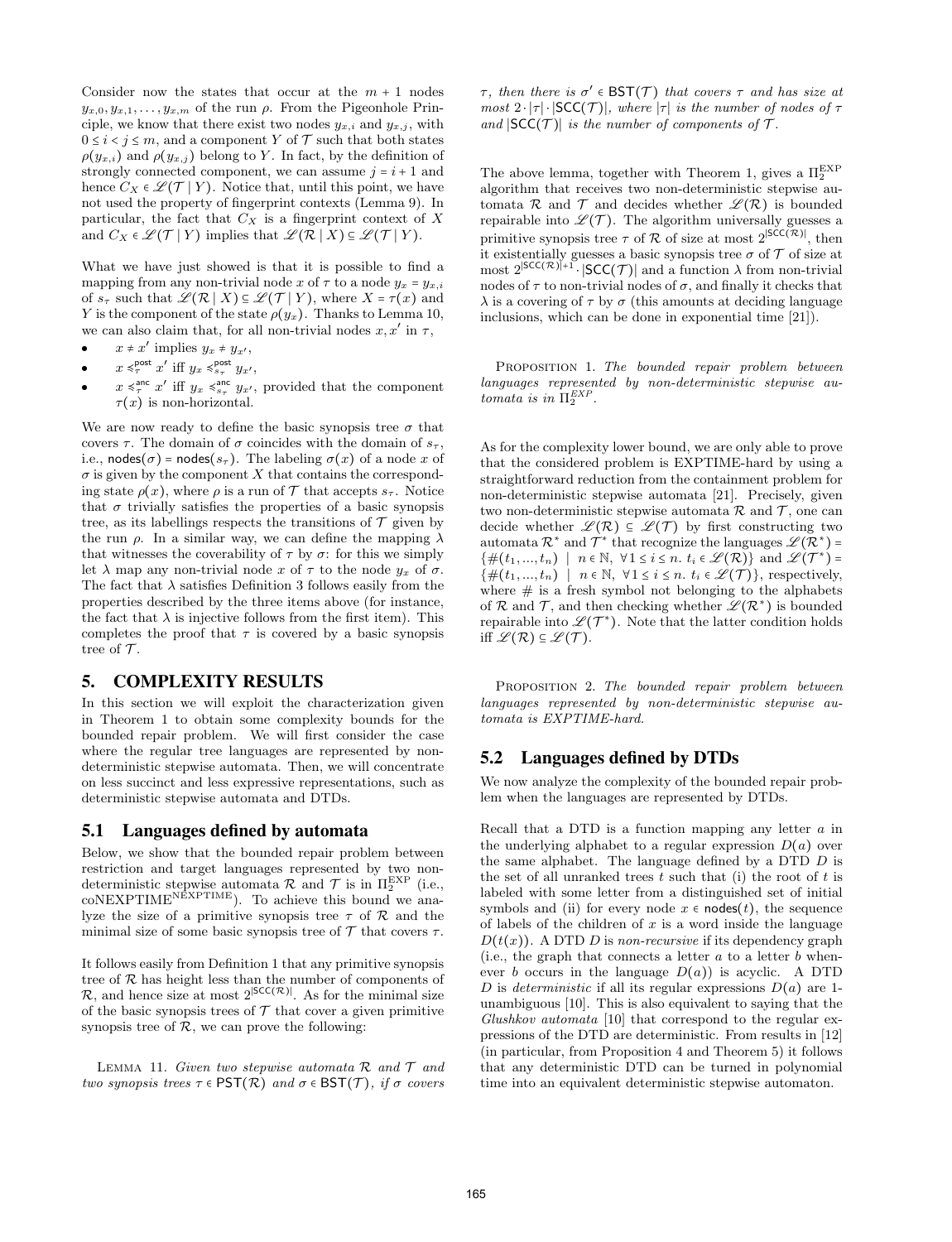As a first remark, we recall that the containment problem for non-deterministic DTDs is PSPACE-complete. The lower bound follows easily from the PSPACE-hardness of containment of regular expressions [23]. The upper bound is a folklore result: given two DTDs  $D$  and  $D'$ , one can decide whether the language defined by  $D$  is contained in the language defined by  $D'$  by first removing useless rules and then checking that, for every letter  $a$  in the alphabet of  $D$ , the language  $D(a)$  is contained in the language  $D(a')$ .

Following the same idea in the proof of Proposition 2, one can reduce the containment problem for regular expressions to the bounded repairability problem for languages defined by non-recursive non-deterministic DTDs, thus showing that the latter problem is at least PSPACE-hard. Proposition 3 below gives a stronger result by showing that PSPACEhardness holds also in the presence of non-recursive deterministic DTDs. The proof of this result is technical and uses a reduction from the corridor tiling problem [8].

PROPOSITION 3. The bounded repair problem between languages represented by deterministic DTDs is PSPACEhard, even for non-recursive DTDs.

For DTDs, even deterministic ones, we do not have a better upper bound than in the general case. Recall that containment of deterministic stepwise automata (and hence deterministic DTDs as well) is in PTIME. It is thus conceivable that a PSPACE upper bound for the bounded repair problem exists for deterministic DTDs. As we are not able to provide such a tight complexity bound, we can only reuse Proposition 1 to claim that the complexity of the bounded repair problem for deterministic DTDs is between PSPACE and  $\Pi_2^{\text{EXP}}$ .

For non-recursive DTDs we can do better, since they define languages of trees of bounded height, and can be coded by regular word languages (see, for instance, [20]). The edit operations on trees translate to edit operations on the word encodings, and hence we can apply the fact that bounded repairability for word languages recognized by deterministic finite automata is in coNP [6]. Because there is an exponential blow-up in the encoding, this gives us a coNEXPTIME upper bound for non-recursive DTDs. Again, the best lower bound we have for non-recursive DTDs is PSPACE.

We now consider a specialization of the problem where the alphabet  $\Sigma$  of the restriction language is fixed. We show that, in this case, the problem is between PSPACE and EXPTIME for languages represented by non-deterministic DTDs, and between coNP and  $\Pi_2^{\text{P}}$  (i.e., coNP<sup>NP</sup>) for languages represented by deterministic DTDs.

Let us first discuss the complexity upper bounds. Suppose that D is a DTD defining a restriction language over the fixed alphabet  $\Sigma$ . A close inspection to the translation from DTDs to stepwise automata [12] discloses the following crucial property:

Lemma 12. Given a non-deterministic (resp., deterministic) DTD D that defines a restriction language R over an alphabet  $\Sigma$ , one can compute in polynomial time a nondeterministic (resp., a deterministic) stepwise automaton  $\mathcal{R} = (\Sigma, Q, \delta_0, \delta, F)$  that recognizes R and whose state space can be partitioned into  $k \leq 2|\Sigma|$  subsets  $Q_1, \ldots, Q_k$  such that

- $\bullet$ every component of  $R$  is contained in some set  $Q_i$ ,
- $\bullet$ for all states  $q_1, q_2, q \in Q$ , if  $q \in \delta(q_1, q_2)$  and  $q_2$  and q are in different components, then  $q_2 \in Q_i$  and  $q \in Q_j$ for some  $1 \leq i \leq j \leq k$ .

As an example, the automaton  $R$  described in Example 3 is a deterministic stepwise automaton whose state space can be partitioned into 9 sets that satisfy the first part of the claim:  $Q_1 = \{p_0^a\},\ Q_2 = \{p_1^a\},\ Q_3 = \{p_0^b\},\ Q_4 = \{p_1^b\},\ Q_5 = \{p_0^c\},$  $Q_6 = \{p_0^d\},\ Q_7 = \{p_1^d\},\ Q_8 = \{p_0^r,p_1^r\},\ Q_9 = \{p_2^r\}.$ 

Lemma 12 above implies that any path in the transition graph of  $R$  (see, for instance, the left-hand side graph of Figure 4) traverses at most  $2|\Sigma| - 1$  vertical edges that connect pairs of states in different components. As a consequence, any primitive synopsis tree of  $\mathcal R$  has size at most  $|Q|^{2|\Sigma|}$ , i.e., polynomial in the size of  $\mathcal R$  when  $\Sigma$  is fixed.

Putting together Lemma 12, Lemma 11, and Theorem 1 one obtains an EXPTIME (resp., a  $\Pi_2^{\text{P}}$ ) algorithm that decides whether  $R \rightarrow_{BR} T$ , where R and T are languages defined by non-deterministic (resp., deterministic) DTDs and  $R$  is over a fixed alphabet Σ. The algorithm has the same structure of the one presented in the previous sub-section. Namely, it translates the input DTDs into equivalent stepwise automata  $\mathcal R$  and  $\mathcal T$ , then it guesses universally a primitive synopsis tree  $\tau$  of  $\mathcal R$  of polynomial size and existentially a basic synopsis tree  $\sigma$  of  $\mathcal T$  of polynomial size, together with a function  $\lambda$  from non-trivial nodes in  $\tau$  to non-trivial nodes in  $\sigma$ , and finally it checks that  $\lambda$  is a covering of  $\tau$  by  $\sigma$ . As previously mentioned, the last step of the algorithm can be performed in either exponential time or polynomial time, depending on whether the input DTDs are non-deterministic or deterministic. Note that the complexity upper bounds do not increase if the target languages are given directly by non-deterministic/deterministic stepwise automata.

PROPOSITION 4. The bounded repair problem between a restriction language represented by a non-deterministic (resp., deterministic) DTD over a fixed alphabet and a target language represented by a non-deterministic (resp., deterministic) stepwise automaton over an arbitrary alphabet is in EXPTIME (resp., in  $\Pi_2^P$ ).

Finally, we show that even strong restrictions, including fixing both alphabets, cannot get us below PSPACE in the non-deterministic case. We have already discussed how the containment problem for regular expressions can be reduced to the bounded repair problem for languages defined by non-recursive non-deterministic DTDs. The same reduction holds when we fix the alphabets, thus showing that the bounded repair problem between non-recursive nondeterministic DTDs over fixed alphabets is still PSPACEhard. We also provide a coNP lower bound for the analogous problem when the languages are represented by nonrecursive deterministic DTDs over fixed alphabets. This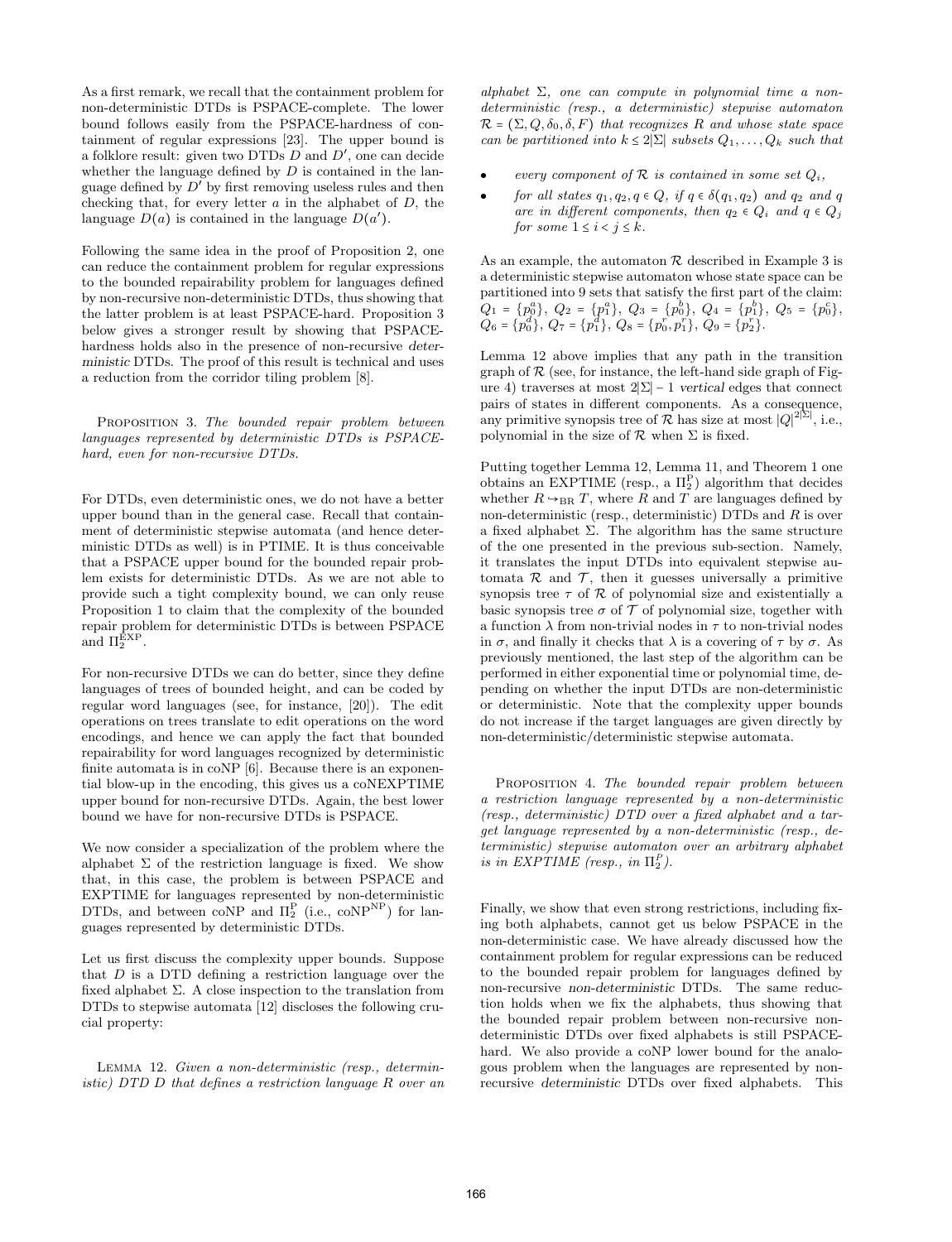lower bound follows quite easily from a reduction from the validity problem for propositional formulas in disjunctive form (i.e., the dual of the SAT problem). The idea is to encode in the restriction language all the possible valuations for the propositional variables and then restrict the target language to consist only of encodings of valuations that satisfy at least one clause of the propositional formula. A similar reduction was given in [6] for languages of words recognized by deterministic finite automata. The additional complication here is that we have to fix the restriction and the target alphabets; however, the reduction is still possible by encoding the valuation of each variable with a block of nodes labeled over a binary alphabet.

PROPOSITION 5. The bounded repair problem between languages represented by non-recursive non-deterministic (resp., deterministic) DTDs with both restriction and target alphabets fixed is PSPACE-hard (resp., coNP-hard).

# 6. THE UNRESTRICTED CASE

In this section we consider the so-called unrestricted case of the bounded repairability problem, namely, a variant of the problem where the restriction language is assumed universal (i.e., equal to  $\mathcal{T}_{\Sigma}$ ) and the target language is represented by a stepwise automaton  $\mathcal{T}$ .

We recall the assumption that any stepwise automaton  $\mathcal T$  is trimmed (i.e., every state of  $\mathcal T$  appears in some accepting run of  $A$  on some input tree). Under this assumption, we say that an automaton  $\mathcal T$  is *complete over*  $\Sigma$  if for every tree  $t \in \mathcal{T}_{\Sigma}$  there is a (possibly non-accepting) run of  $\mathcal{T}$  on t.

In this section we also make use of deterministic visibly pushdown transducers [18, 2] as suitable devices that transform unranked trees in a streaming fashion, namely, that receive the serialized version of an unranked tree (i.e., a well-formed sequence of opening and closing tags corresponding to the pre-order traversal of a tree) and output the serialized version of another unranked tree. By a slight abuse of notation we identify unranked trees with their serializations. The following result gives equivalent conditions for bounded repairability in the unrestricted case.

PROPOSITION 6. Given an alphabet  $\Sigma$  and an automaton  $\mathcal{T} = (\Delta, Q, \delta_0, \delta, F)$ , the following conditions are equivalent:

- $\bullet$  $\mathcal{T}_{\Sigma}$  is bounded repairable into  $\mathscr{L}(\mathcal{T}),$
- $\bullet$  $\mathcal T$  is complete over  $\Sigma$ ,
- $\bullet$ there exist  $k \in \mathbb{N}$  and a deterministic visibly pushdown transducer that receives any unranked tree t over  $\Sigma$ and outputs an unranked tree t' such that  $dist(t, t') \leq k$ and  $ext(t') \in \mathscr{L}(\mathcal{T})$ .

From the above characterization one can derive a polynomial-time algorithm that decides whether  $\mathcal{T}_{\Sigma}$  is bounded repairable into  $\mathscr{L}(\mathcal{T})$ , when  $\mathcal T$  is given by a deterministic stepwise automaton. For this it is sufficient to turn  $\mathcal T$  into a trimmed deterministic automaton  $\mathcal T'$  =  $(\Sigma, Q', \delta'_0, \delta', F')$  over  $\Sigma$  and then check that (i) for every symbol  $a \in \Sigma$ ,  $\delta'_0(a) \neq \emptyset$  and (ii) for every pair of states

 $q_1, q_2 \in Q', \delta'(q_1, q_2) \neq \emptyset$ . When the target language is represented by a non-deterministic stepwise automaton  $\mathcal{T}$ , the complexity increases to EXPTIME: one can simply determinize  $\mathcal T$  and then use the decision procedure for the deterministic case.

As one could expect, the above complexity bounds (i.e., PTIME for deterministic stepwise automata and EXPTIME for non-deterministic stepwise automata) are tight – hardness proofs can be derived from reductions of the emptiness and universality problems, respectively, on the corresponding classes of automata.

PROPOSITION 7. The bounded repair problem in the unrestricted case when the target language is represented by a non-deterministic (resp., deterministic) stepwise automaton is EXPTIME-complete (resp., PTIME-complete).

It is worth remarking some similarities and differences between the considered problem and the analogous unrestricted bounded repair problem for regular languages of words [6]. First of all, the characterization given in Proposition 6 implies that, in the unrestricted case only, if the universal tree language  $\mathcal{T}_\Sigma$  is bounded repairable into a regular tree language  $T$ , then the repair strategy can be implemented by a deterministic visibly pushdown transducer that works directly on serializations of unranked trees. This is reminiscent of the equivalence between the unrestricted repair problems for regular word languages in the nonstreaming and in the streaming settings. We also remark that bounded repairability for tree languages is a much stronger property than that for word languages. In [6] (Corollary 20), it is shown that for every alphabet  $\Sigma$  and every regular word language  $T, \Sigma^*$  is bounded repairable into T or into its complement  $T^{\mathbb{C}}$ . When considering languages of trees the situation is quite different: for every alphabet  $\Sigma$ , there are regular tree languages T such that  $\mathcal{T}_{\Sigma}$  is bounded repairable neither into T nor into its complement  $T^{\mathsf{C}}$ .

## 7. CONCLUSIONS AND RELATED WORK

In this paper we present the first algorithm for determining whether one regular tree language can be edited to another regular tree language with a finite number of edits.

Edit distance between trees has been extensively studied [7], and several polynomial-time algorithms exist based on dynamic-programming. The problem of computing the distance between a tree and a schema has also been studied [9]. Regarding similarity between schemas, syntactic similarity between schemas were studied in [14] and a similarity setbased measure was proposed in [3], but both works did not consider edit operations between trees. Approximation of regular tree languages by single-type regular tree languages has been studied in [16] were the setting is restricted to a particular class of tree languages (single-type) and the approximation is modeled by language containment. To the best of our knowledge, the problem of editing all trees in a schema to trees in another schema has not been studied explicitly. In the word case, the analogous notion has been studied only recently [6].